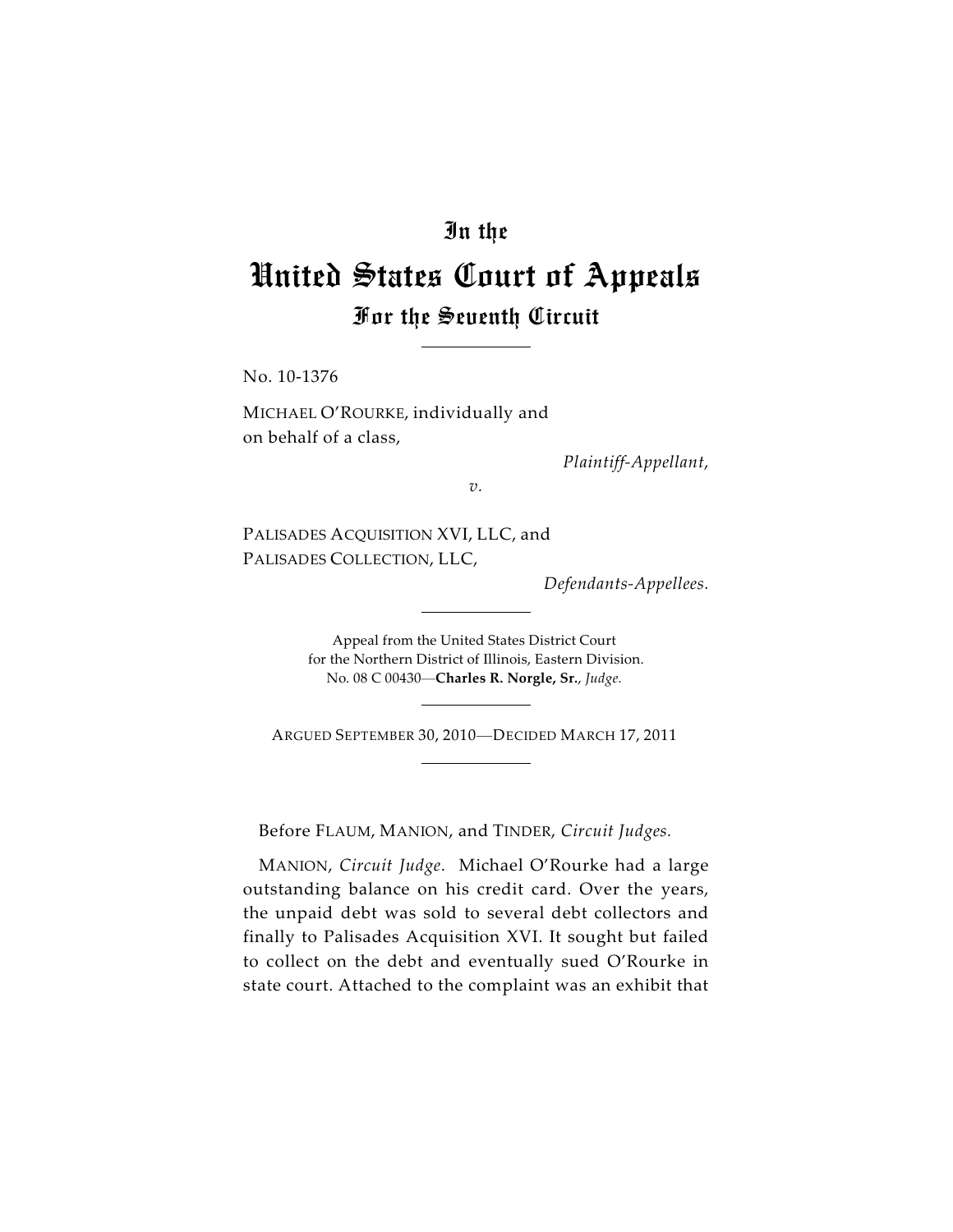closely resembled a credit card statement listing the balance he owed and placing Palisades in the place of the issuer. O'Rourke sued in federal court claiming that the attachment violated the Fair Debt Collection Practices Act, 15 U.S.C. § 1692 ("the Act"). Unlike most lawsuits under the Act, he claimed that the attachment was actionable because it was meant to mislead the state court judge. The district court granted summary judgment for Palisades and O'Rourke appeals. The Act regulates communications directed at the consumer; since it does not extend to communications that are allegedly meant to mislead the judge in a state court action, we affirm.

## I.

In 2001, O'Rourke owed several thousand dollars on his Citibank credit card but, for reasons unknown, he never paid the bill. Over time, he mistakenly assumed that the debt was barred by the statute of limitations. Then one day he received a collection notice from a law firm representing the debt's new owner, Palisades. He ignored it. Several months later, he received a summons and complaint with some exhibits attached. One of the exhibits was a statement that looked like a credit card bill, complete with a statement closing date several months before the complaint was filed, and it listed Palisades as the issuing party. Despite looking authentic, it was not an actual copy of a credit card statement. And Palisades admits that it never sent the statement to O'Rourke before filing the suit.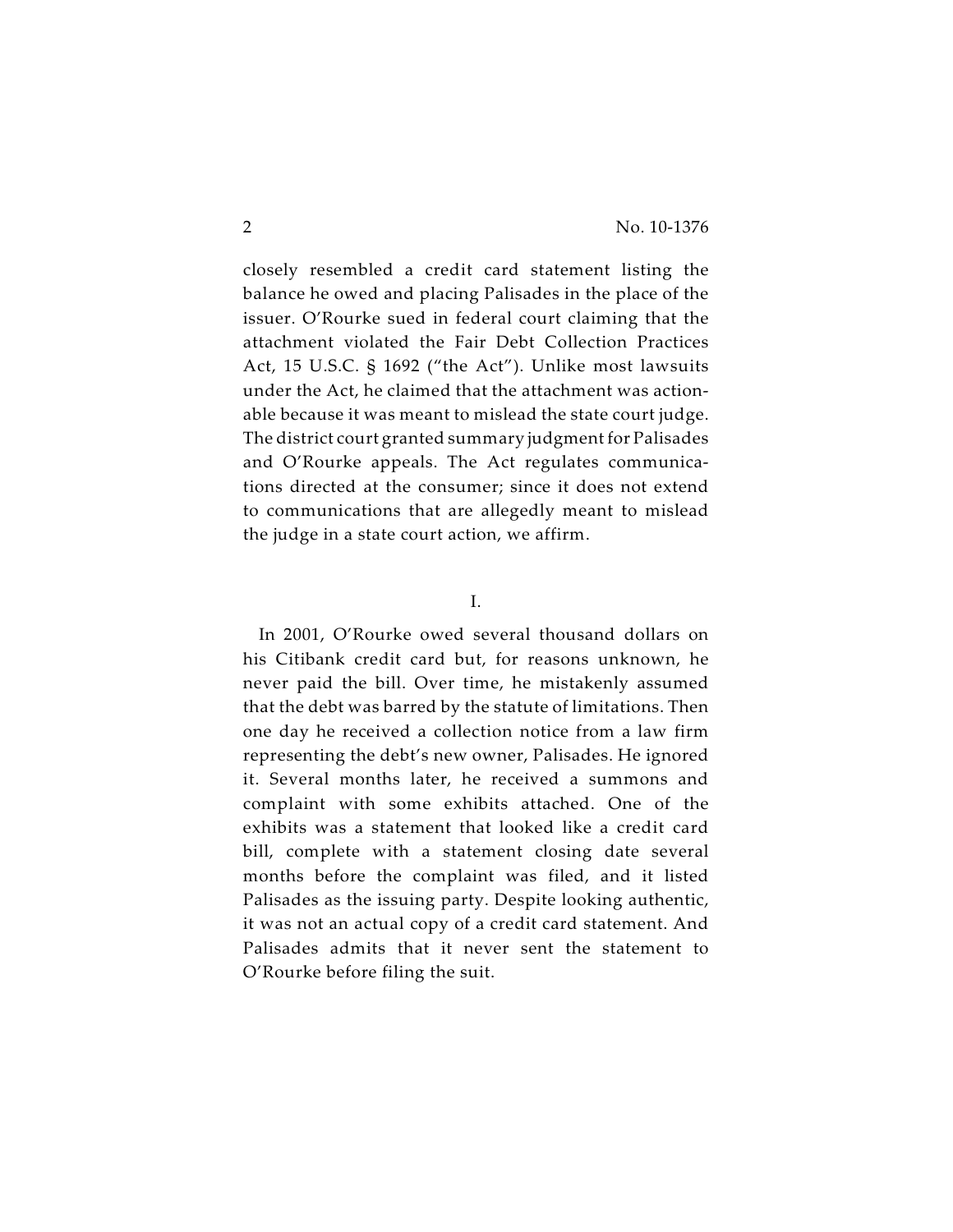O'Rourke eventually hired a lawyer, and on the day of trial, Palisades voluntarily dismissed the case. After Palisades dismissed its suit, O'Rourke sued it in federal court claiming that the exhibit violated the Fair Debt Collection Practices Act, 15 U.S.C. § 1692. Unlike most cases filed under the Act, O'Rourke doesn't claim that the statement was materially deceptive to him or to the unsophisticated consumer. Instead, he claims that the statement is materially false, deceptive, and misleading to a state court judge, specifically one who is viewing it in the context of granting a default judgment.

O'Rourke frames his argument around the overburdened court system in Cook County, Illinois, the problems inherent in the debt collection business, and Palisades's chicanery. He claims that in Cook County where Palisades filed its complaint—there are over 100,000 contract-claim cases filed every year, where parties sue over bad debts. This massive volume of cases is divided between seven full-time judges, giving each over 14,000 of these cases a year, with most of them being resolved by default judgments. A judgment, of course, changes the nature of the obligation; the debt collector can now create a judgment lien on real estate, and enable other collection methods, including garnishing the debtor's wages.

Debt collectors who work on very thin profit margins rely on these default judgments for two reasons. The first is that it is too expensive to actually litigate the case, especially when the debt is relatively small and previous collection efforts have failed. So, when a party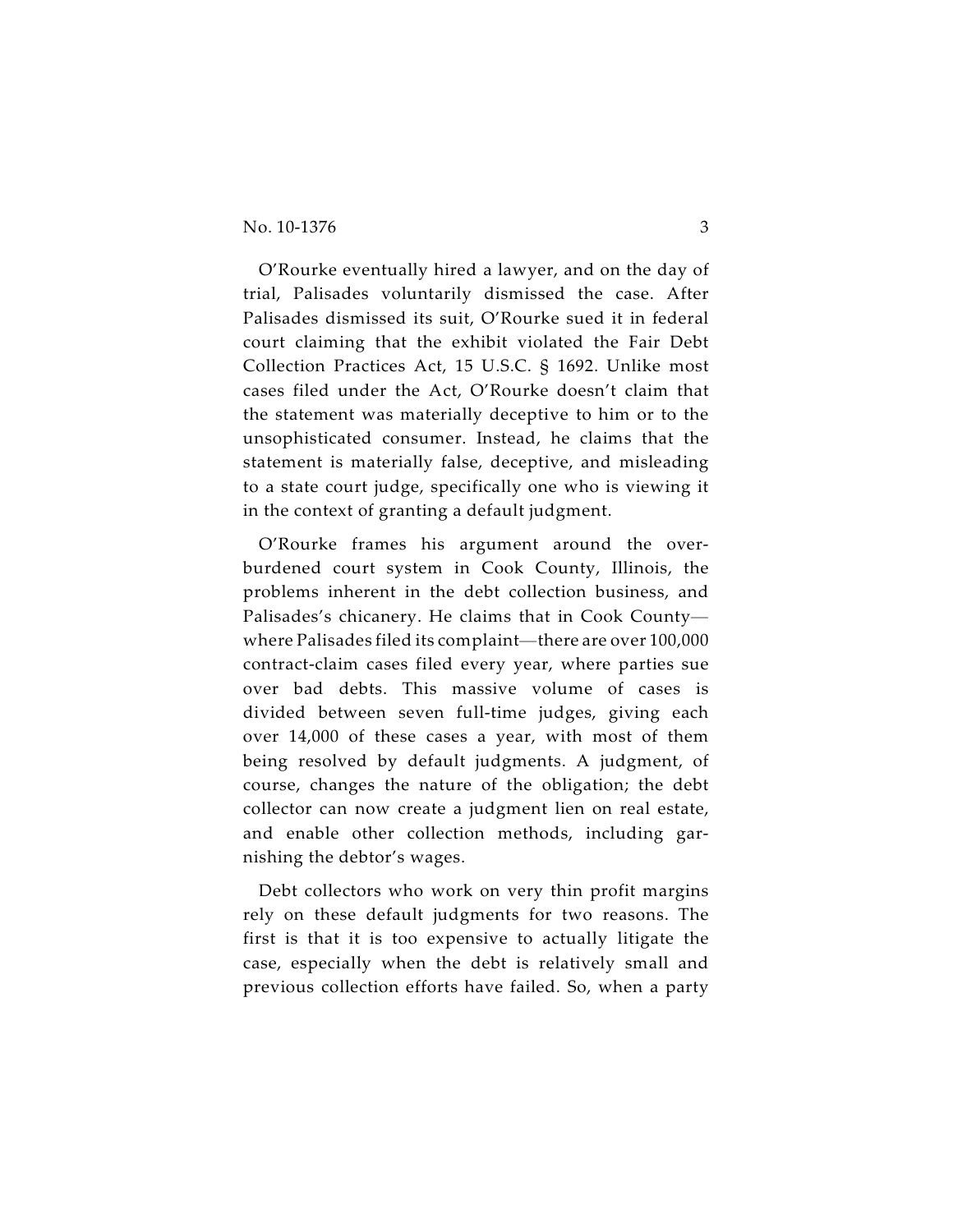actually defends against the suit, the debt collector simply dismisses the suit—Palisades did precisely this with O'Rourke. The second reason is that they cannot always establish the debt. Like the current mortgage problem that dominates the headlines, these debts are packaged from the original owner and sold to debt collectors in a portfolio; if the portfolio is large enough, sometimes it's split among several debt collectors. And sometimes, the debt is packaged again and sold to a second or third debt collector—Palisades was the fourth successive assignee of O'Rourke's debt. This poses difficulties for everyone. The packaging and re-packaging of the debt can keep the debt collector from ever being able to verify the original debt. It can also affect the debtor: as in this case, the same debt is sold to multiple parties with each attempting to collect on it, sometimes at the same time. Thus, with the costs of litigation and the difficulties establishing the debt, when a debt collector cannot get payment through phone calls and letters and it has to go to court, the debt collector will often rely on default judgments as the last resort.

In most cases when a defendant fails to appear and answer the allegations in a properly pleaded complaint, those allegations are deemed admitted and default judgment is entered for the plaintiff. But the Illinois Rules of Civil Procedure also provide that even in the event the defendant fails to appear and plead, "the court may in either case, require proof of the allegations of the pleadings upon which relief is sought." 735 ILCS 5/2-1301(d). Although it is unclear how often courts exercise their discretion and require proof of the allega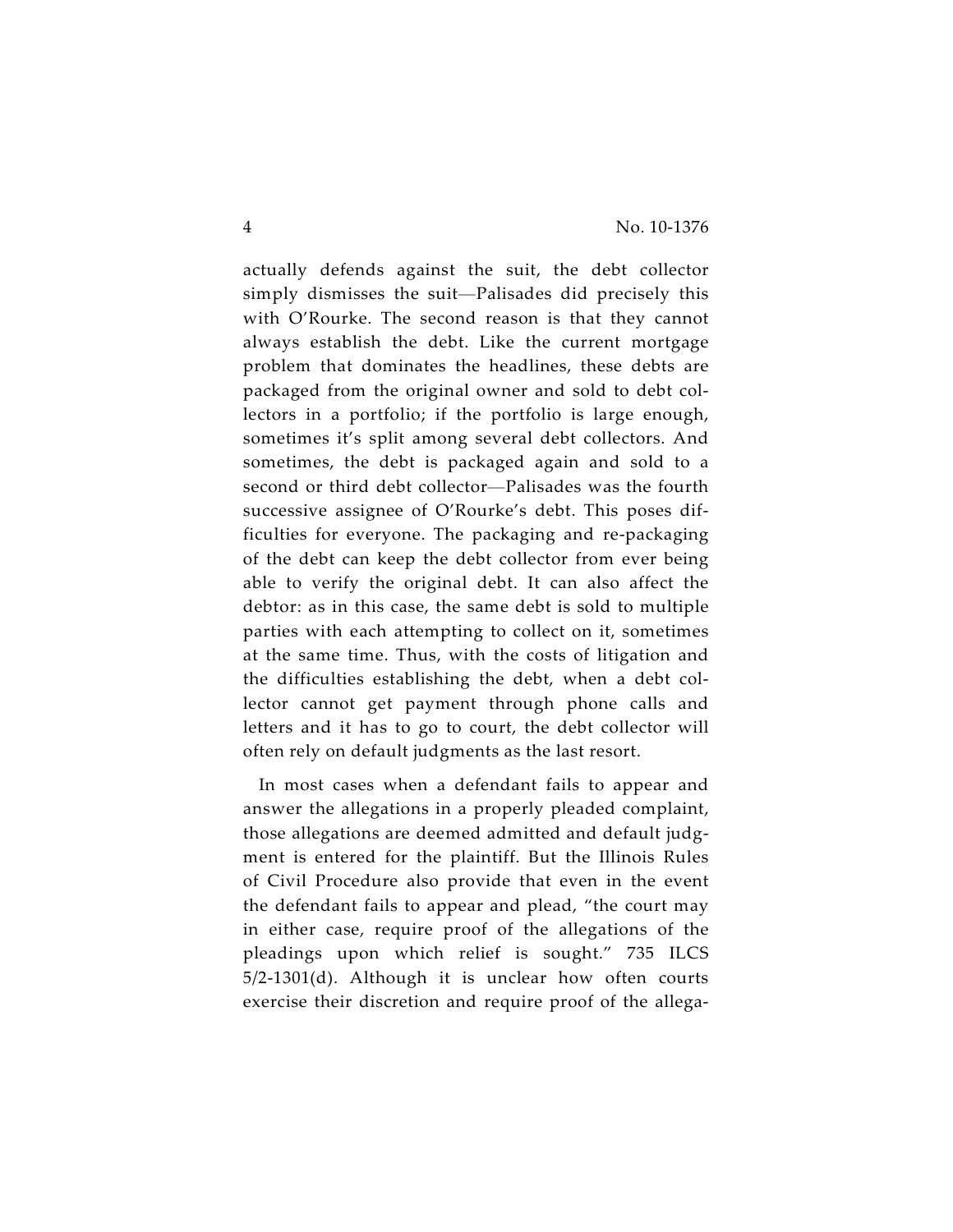tions in the complaint, it does happen. *E.g.*, *Universal Cas. Co. v. Lopez*, 876 N.E.2d 273, 278 (Ill. App. Ct. 2007); *Colonial Penn Ins. Co. v. Tachibana*, 369 N.E.2d 177, 179 (Ill. App. Ct. 1977).

Naturally, with the difficulties outlined above, debt collectors want to avoid having to prove their damages to the court, so they attempt to fully establish all the facts with the complaint and the exhibits. In Illinois, one way that a plaintiff can establish a debt is through the account-stated theory or method. Under that method, when a party receives a bill or account statement and does not object to it within a reasonable time, the bill or statement serves as evidence of both an agreement to pay and the account's accuracy. *Delta Consulting Grp, Inc. v. R. Randle Constr., Inc.*, 554 F.3d 1133, 1138 (7th Cir. 2009) (citing *W.E. Erickson, Constr., Inc. v. Congress-Kenilworth Corp*., 477 N.E.2d 513, 520 (1985)).

With this understanding, the statement attached to the complaint in this case takes on an added significance. It explains why the statement would be dated for six months before the complaint was filed and why it was, in fact, never sent to O'Rourke: Palisades apparently wanted to give the judge the impression that O'Rourke had received the statement and never objected. Thus, a judge who examines the complaint and the attached statement trusting it to be authentic would believe that there is no reason to exercise his discretion and require additional proof of the debt.

While this reflects negatively on Palisades's debt-collection practices, the question is not whether this dubious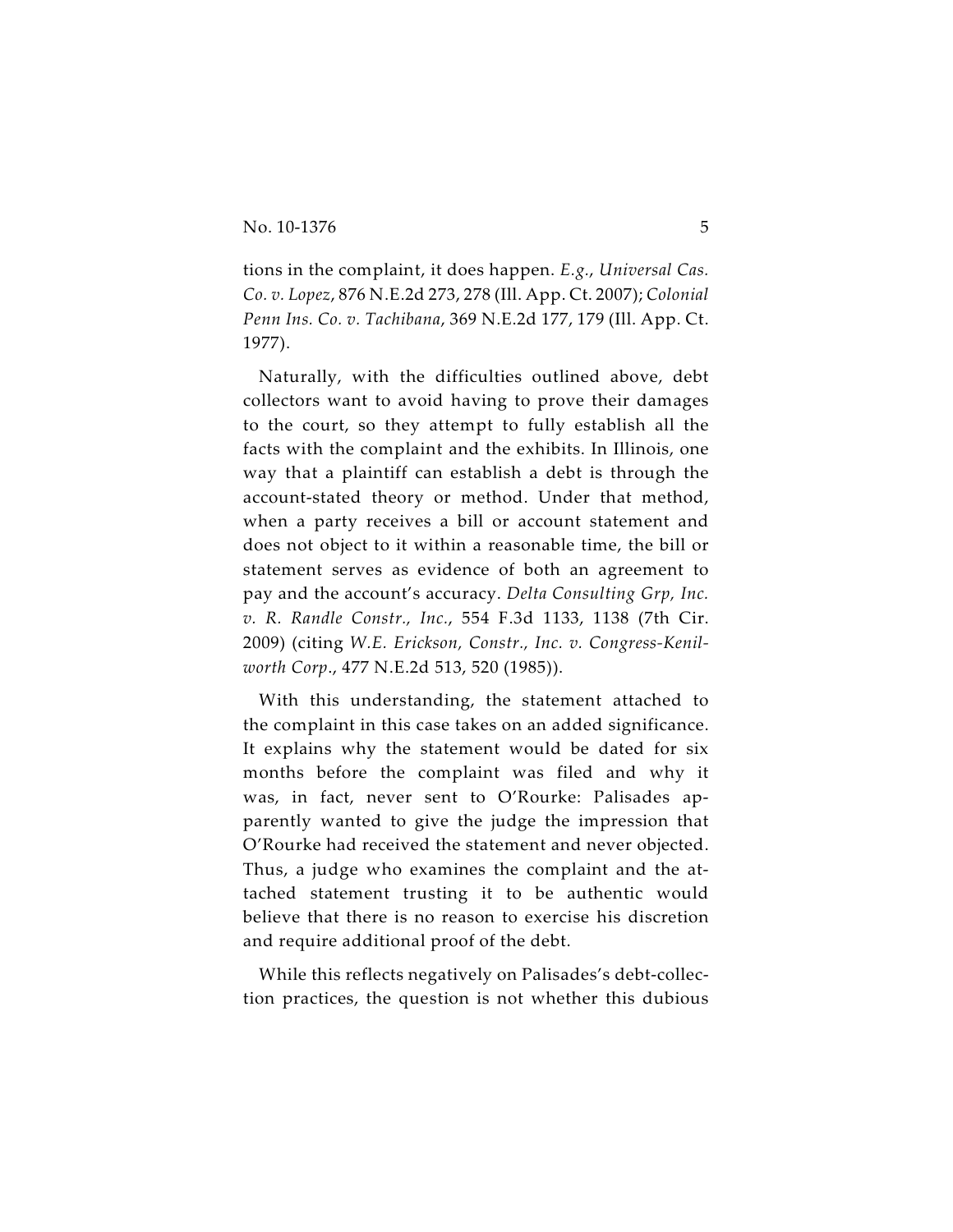method is an acceptable means of practicing law. Nor is the question whether the attached statement would have misled the unsophisticated consumer. Rather, the question O'Rourke presents is whether this statement, which O'Rourke alleges was meant to deceive the state court judge, is actionable under the Act. No other question was raised on appeal and no cross-appeal was filed, so we are limiting our analysis to what the parties have argued. $<sup>1</sup>$ </sup>

We review de novo the district court's granting of summary judgment. *Ruth v. Triumph P'ships*, 577 F.3d 790, 795 (7th Cir. 2009). And we may affirm on any ground that appears in the record. *Bivens v. Trent*, 591 F.3d 555, 559 (7th Cir. 2010).

On appeal, O'Rourke continues to claim that the exhibit is materially false and would mislead the Cook County judge handling his case; thus, it violates § 1692e. That

II.

 $1$  Nothing in the opinion states or should be read to address whether the Act applies to the entire judicial process. That question was left open in *Beler v. Blatt, Hasenmiller, Leibsker & Moore, LLC*, 480 F.3d 470, 473 (7th Cir. 2007), where we observed, without holding, that the Act's protections may not stretch into formal legal pleadings. *Id.* at 473. This case does not force us to revisit the question and answer whether it does. Instead, this opinion addresses the question presented: whether the Act covers filings that are meant to deceive a state court judge.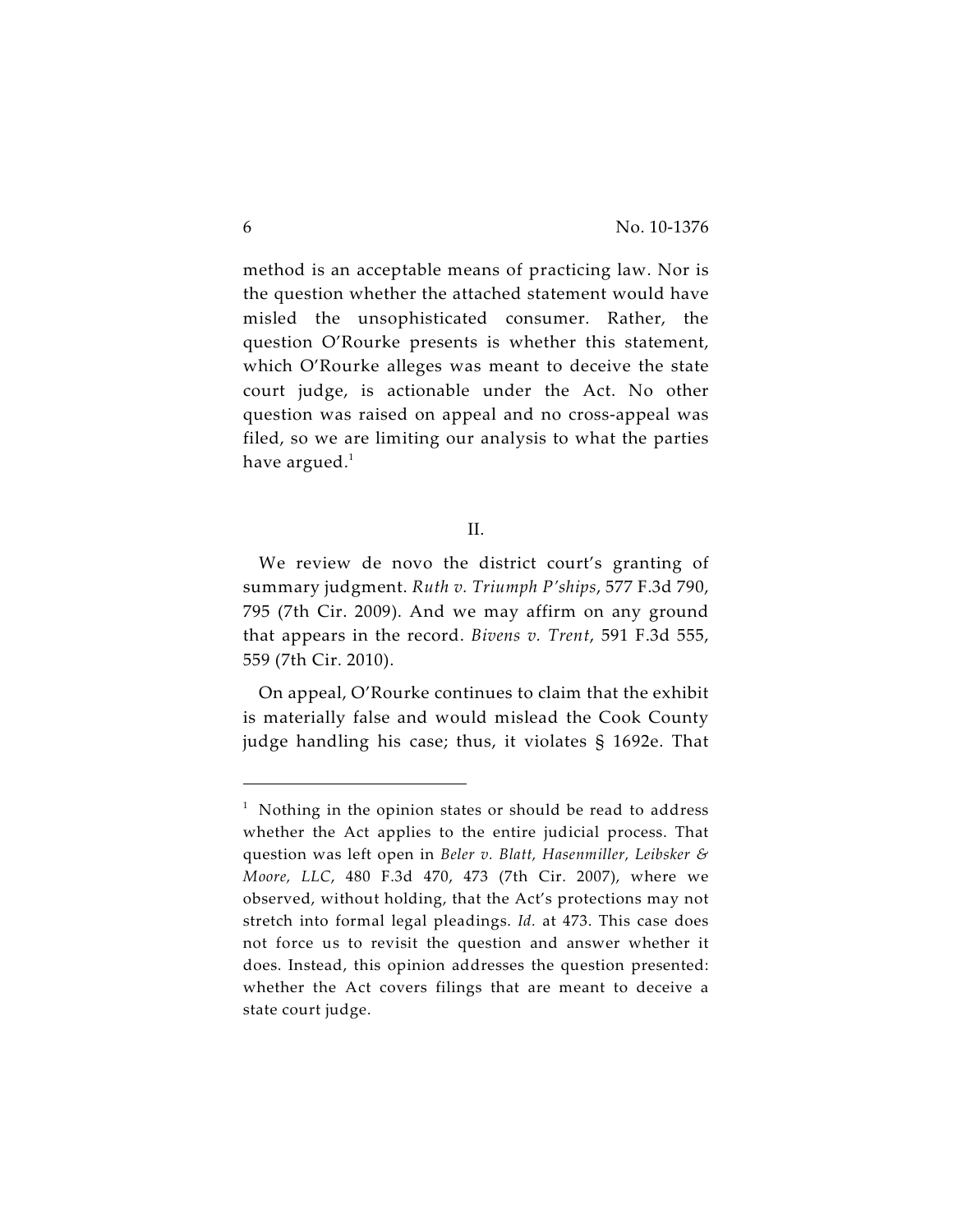section is broadly written and prohibits the use of "any false, deceptive, or misleading representation[s] or means in connection with the collection of any debt." 15 U.S.C. § 1692e. It then has a non-exhaustive list of conduct that violates the Act. O'Rourke specifically alleges that the misleading credit card statement violates § 1692e(2)(A) and (10). The first subsection prohibits the false representation of "the character, amount, or legal status of any debt." The second prohibits "[t]he use of any false representation or deceptive means to collect or attempt to collect any debt." Nothing in those subsections or in § 1692e states that the Act applies to statements made to judges, but at the same time, the Act's language is not specifically limited to statements directed at consumers.

Yet when read in light of the Act's purpose and numerous provisions, the prohibitions are clearly limited to communications directed to the consumer and do not apply to state judges. The Act is meant "to protect consumers against debt collection abuses." 15 U.S.C. § 1692(e). To accomplish this purpose, § 1692e broadly prohibits a debt collector from using "any false, deceptive, or misleading representation or means in connection with the collection of any debt." *Id.* § 1692e. Many of the specific instances of conduct that violate this Section are protections for consumers. They keep consumers from being intimidated or tricked by debt collectors.<sup>2</sup> With

*E.g.,* 15 U.S.C. § 1692e(2); *id.* § 1692e(4); *id.* § 1692e(5); *id.* <sup>2</sup> § 1692e(10) (using "false representations and deceptive means to (continued...)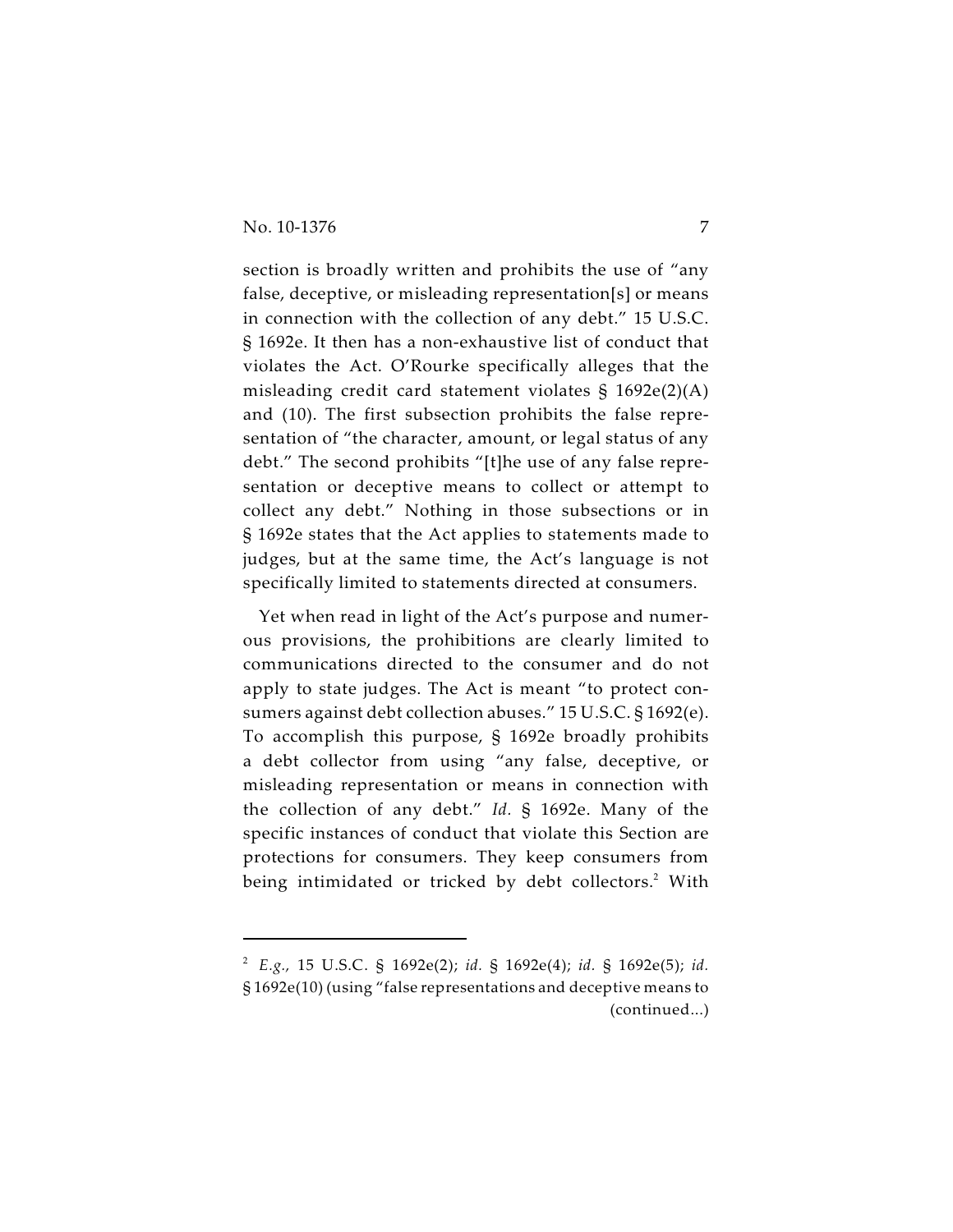this focus on the consumer, we have noted that "[t]he purpose of the Fair Debt Collection Practices Act is to protect consumers." *Muha v. Encore Receivable Mgmt., Inc.*, 558 F.3d 623, 627 (7th Cir. 2009). And its provisions revolve around its purpose: "The statute is designed to provide information that helps consumers to choose intelligently." *Hahn v. Triumph P'ships LLC*, 557 F.3d 755, 757 (7th Cir. 2009). Naturally we have used that understanding of the Act to interpret § 1692e, holding that to be actionable a misleading statement must have the ability to influence a *consumer's* decision. *Hahn*, 557 F.3d at 758 ("A statement cannot mislead unless it is material, so a false but non-material statement is not actionable."); *accord Miller v. Javitch, Block & Rathbone*, 561 F.3d 588, 596 (6th Cir. 2009).

 $2$  (...continued)

collect or attempt to collect a debt or information about a consumer"); *id.* § 1692e(11) (prohibiting debt collectors from failing to "disclose in the initial written communication with the consumer . . . that the debt collector is attempting to collect a debt"); *see also Kropelnicki v. Siegel*, 290 F.3d 118, 127 (2d Cir. 2002) (noting "[t]he FDCPA *establishes certain rights for consumers* whose debts are placed in the hands of professional debt collectors for collection, and requires that such debt collectors *advise the consumers* whose debts they seek to collect of specified rights."(quotation omitted) (emphasis added)); Christian Stueben, *Judge or Jury? Determining Deception or Misrepresentation Under Fair Debt Collection Practices Act*, 78 Fordham L. Rev. 3107, 3112-14 (2010) (outlining how the purpose of the Act is to protect consumers).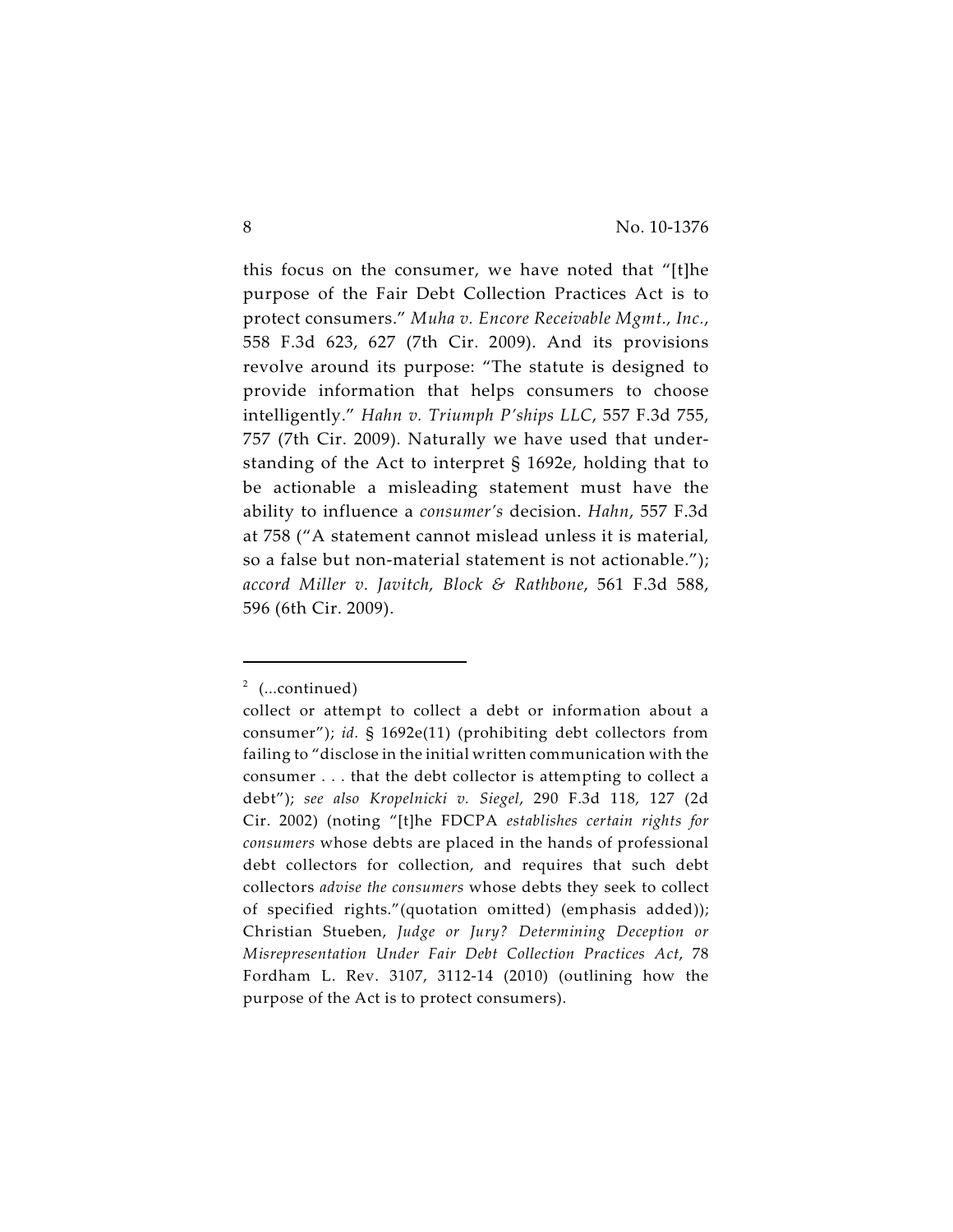Our cases focus on the consumer, and we have rejected attempts to stretch the Act beyond its text and purpose. *See Tinsley v. Integrity Financial Partners, Inc.*, \_\_\_ F.3d \_\_\_, No. 10-2045, 2011 WL 477486 (7th Cir. Feb. 11, 2011). In *Tinsley*, when the debtor was contacted about a debt, he found an attorney, who wrote a letter to the debt collector stating that Tinsley had no assets and asking that all future communications be sent to the attorney. The debt collector complied and sent the next letter to the attorney. Tinsley then sued. His argument was premised on the fact that the Act prevents any further communication once a "consumer" maintains that he refuses to pay the debt. 15 U.S.C.  $\S$  1692c(c). Tinsley argued that the additional communications sent to his attorney—at his direction—violated the Act. He claimed that under the Act his attorney should be treated the same as a consumer. In rejecting this argument, we held that such an interplay between the subsections of the Act rendered it "gibberish," and called it an "implausible understanding" of the Act. *Id.* at 4-5. Unequivocally we held that under § 1692c, a lawyer representing a debtor is not a consumer.

Coming back to the question on appeal of whether the Act covers false statements made to judges, we turn to the Act's language. Section 1692e states: "A debt collector may not use any false, deceptive, or misleading representation or means in connection with the collection of any debt." The text says nothing of to whom the representation has to be made for it to be actionable. Although the section's language has no specific limits, it cannot be so open-ended as to include, for example, a misleading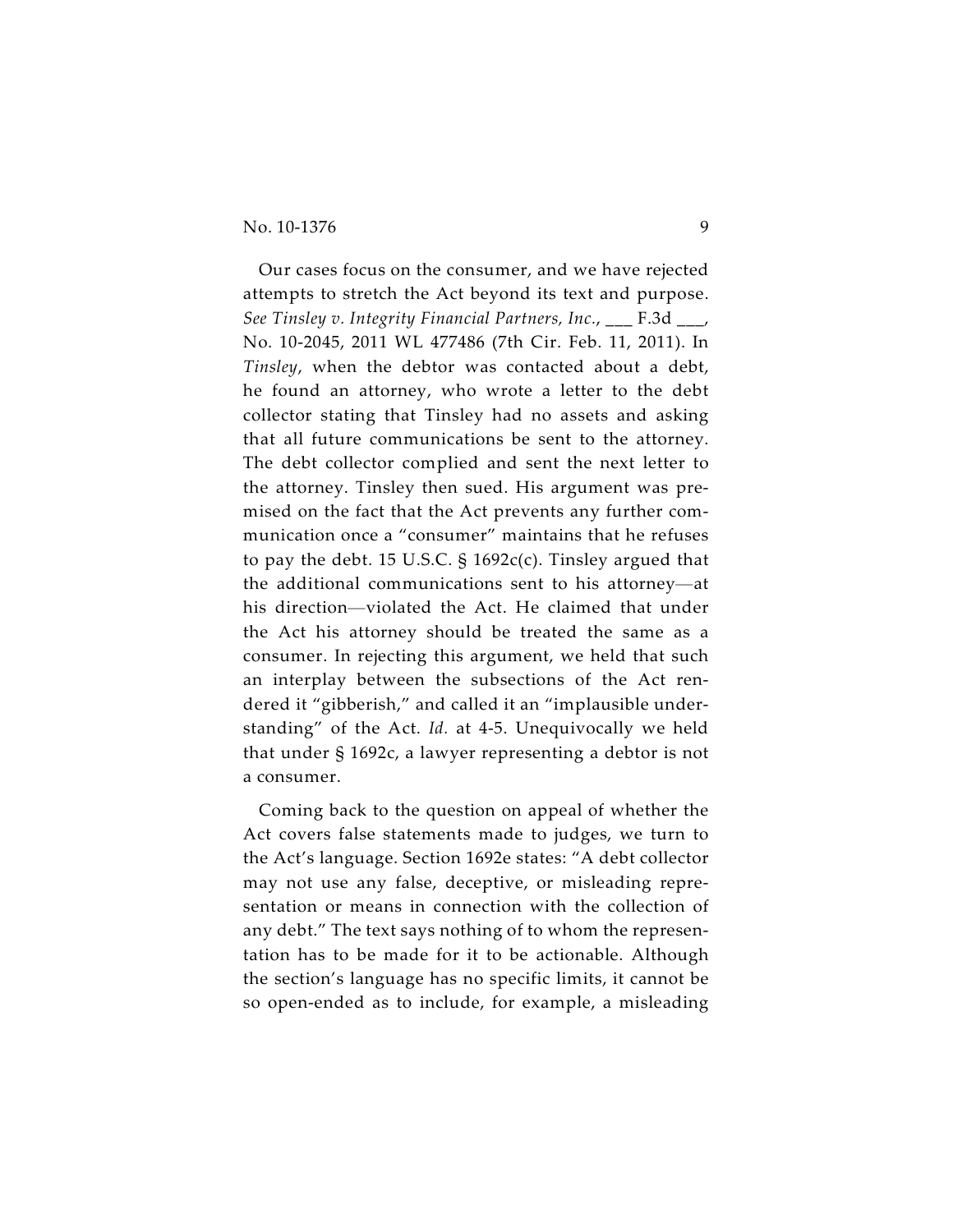letter sent to the wrong address. *See David v. FMS Services*, 475 F. Supp.2d 447, 448 (S.D.N.Y. 2007). There must be a limiting principle.

The concurrence disagrees. First, it believes we should resolve this case with reference to the unsophisticated consumer standard, because at least in the district court below O'Rourke claimed that Palisades intended to deceive and mislead the court and the debtor; thus, even if the document wasn't created with him in mind, he was an indirect recipient. *Post* at 24. Second, it believes that communications meant to deceive judges fall under the Act, because § 1692e does not exclude any "class of persons" from the Act's protection. *Id.* at 23. The concurrence reasons that state courts are a "medium through which debt collection information is conveyed to consumers," *id.* at 24, and since state court judges can play "an extremely consequential role in the debt collection process," filings meant to deceive the judge should also be covered under the Act. *Id.* But even under the concurrence's position there would be classes of persons excluded from the Act's protections. Instead of focusing on the "consumer," courts would have to determine whether the person plays an inconsequential, a consequential, or "an extremely consequential role" in the process.

And that is unnecessary. The Act does not extend its protection beyond the consumer; there is no reference to anyone else in the process who may have a consequential, let alone extremely consequential role in the debtcollection process. Instead of relying on the concurrence's reasoning, the Act's purpose and focus provide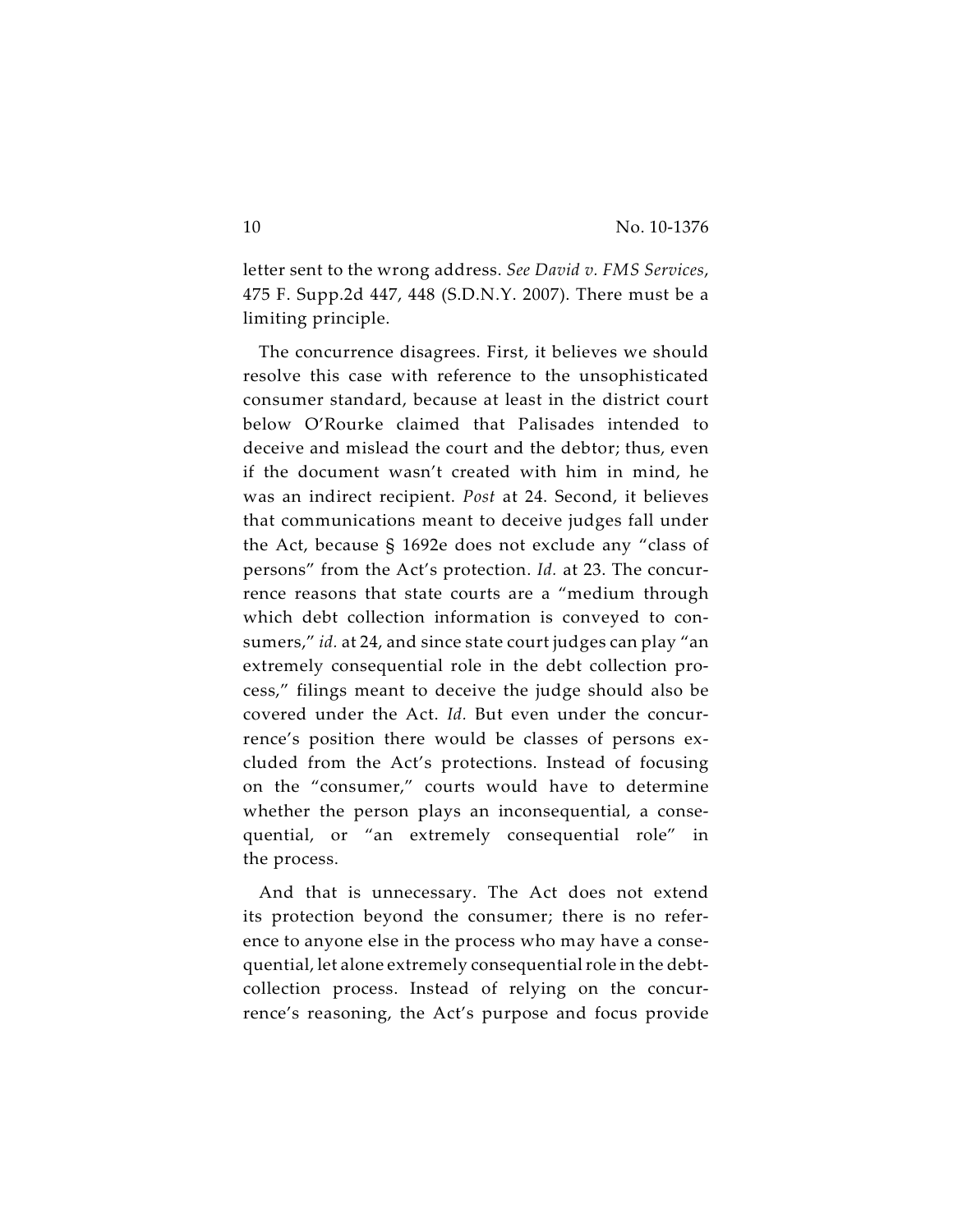a clear limiting principle. *See* Norman J. Singer, 2B *Sutherland Statutory Construction*, § 54:5 (7th ed. 2008); *Gomez v. United States*, 490 U.S. 858, 864 (1989) (noting the Act should be read in light of its purpose). The Act is meant to protect consumers. *Muha*, 558 F.3d at 627. A consumer is "any natural person obligated or allegedly obligated to pay any debt." 15 U.S.C. § 1692a(3). The definition applies to every subsection of the Act.

As a general matter, the Act and its protections do not extend to third parties. Although courts have extended the Act's prohibitions to some statements made to a consumer's attorney, *Evory v. RJM Acquisitions Funding L.L.C.*, 505 F.3d 769, 773-75 (7th Cir. 2007), and to others who can be said to stand in the consumer's shoes, *Wright v. Fin. Serv. of Norwalk, Inc.*, 22 F.3d 647, 650 (6th Cir. 1997) (en banc) (holding that executrix could sue because the Act applies to anyone who "stand[s] in the shoes of the debtor [with] the same authority as the debtor to open and read the letters of the debtor"), none has extended the Act to persons who do not have a special relationship with the consumer. In fact, the Eighth Circuit rejected an argument that the Act applied to representations that were not directed to the consumer: "The weight of authority applying section 1692e does so in the context of a debt collector making a false, deceptive, or misleading representation *to the plaintiff*." *Volden v. Innovative Financial Systems, Inc.*, 440 F.3d 947, 954 (8th Cir. 2006) (emphasis in the original) (the false statements at issue were not made to the consumer but between a check guarantee company and a returned-check processor). Thus, the Act is limited to protecting consumers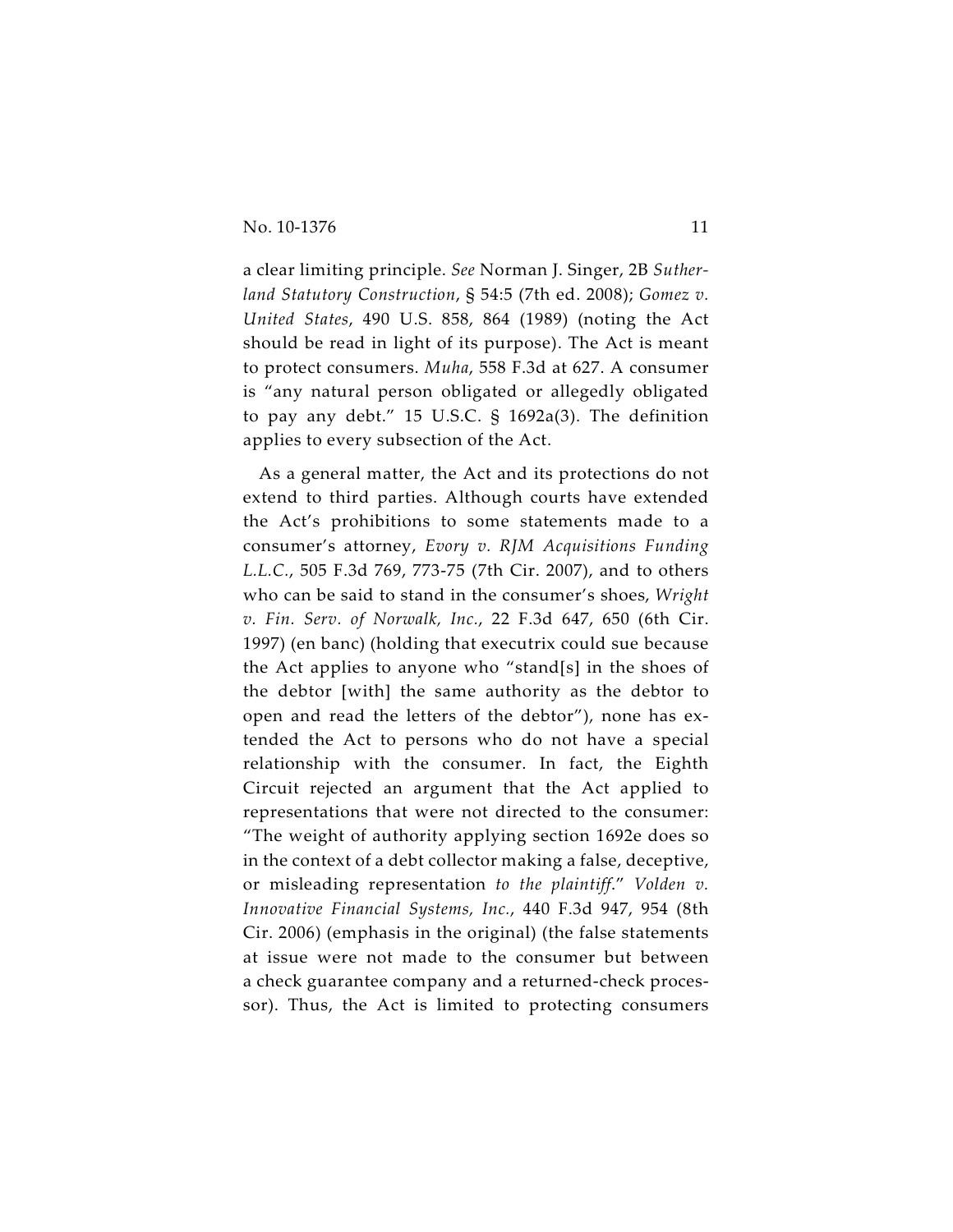and those who have a special relationship with the consumer—such that the Act is still protecting the consumer—from statements that would mislead these consumers. The Act is not similarly interested in protecting third parties. *Id.*; *see also Guerrero v. RJM Acquisitions, LLC*, 499 F.3d 926, 934 (9th Cir. 2007) (noting "Congress did not view attorneys as susceptible to the abuses that spurred the need for the legislation").

By drawing the line at communications directed at consumers—"any natural person obligated or allegedly obligated to pay any debt"—and those who stand in their shoes, the Act fits its purpose: protecting consumers. This gives consumers the full breadth of protection that the Act permits and keeps us from reading into the Act whatever implausible ends O'Rourke's lawyers can conjure up. This also avoids the arbitrary "class designation" of whether the third party has "an extremely consequential role in the debt collection process." And it keeps us safe from the practical difficulty of parsing claims about whether a communication directed at a third party is actionable. $3$  Thus, we read the Act's

 $3$  For example, if we accept O'Rourke's argument, we would stretch an Act that is meant to protect the "unsophisticated consumer" and place its protections on a judge, a judge who has been to law school, who is likely an accomplished attorney before ascending to the bench, and who is presumed knowledgeable of the law due to his position on the bench—in other words, a sophisticated individual. And just as we have crafted standards for the "unsophisticated consumer" and the (continued...)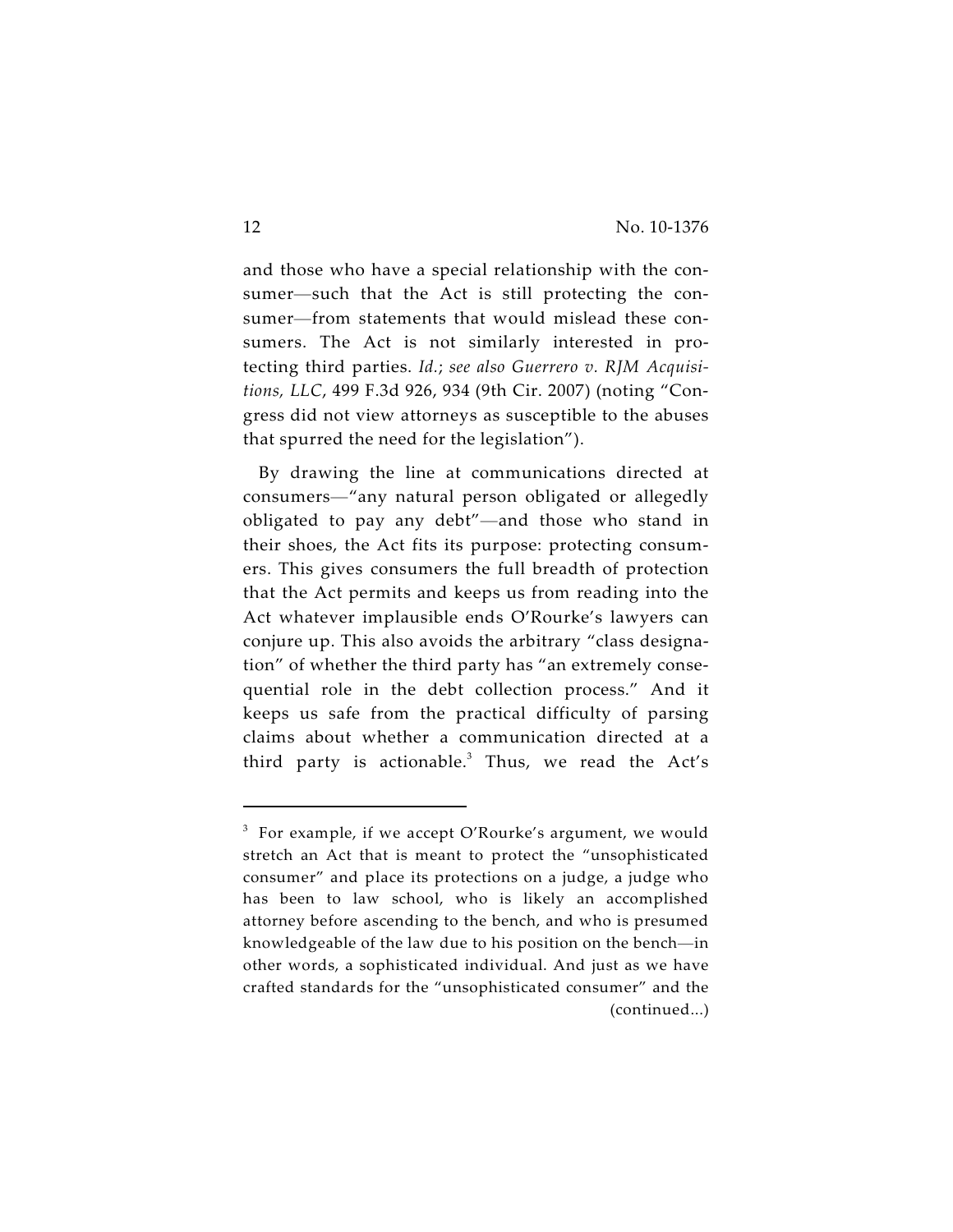protections as extending to consumers and those who stand in the consumer's shoes and no others.

The question then becomes whether judges stand in the shoes of the consumer, such that the Act's protections should be read to extend to them. Judges do not have a special relationship with consumers. They stand as impartial decision-makers in the discharge of their office. 28 U.S.C. § 453; 705 ILCS 35/2. They are neither a consumer's advocate nor his adversary; their role is to ensure that the process is followed. They have no special relationship with the consumer; thus, the Act's protections do not extend to communications that could mislead them.

## III.

Because nothing in the Act's text extends its protections to anyone but consumers and those who have a special relationship with the consumer, we hold that the Fair Debt Collection Practices Act does not extend to communications that would confuse or mislead a state court judge. Accordingly, the judgment of the district court is AFFIRMED.

 $3$  (...continued)

<sup>&</sup>quot;competent lawyer," *Evory*, 505 F.3d at 773-75, we would then have to craft a test for whether a communication would confuse or mislead the sophisticated judge, and so on with each group of persons involved in the debt-collection process. The practical futility of judging such claims reinforces the holding of this case: The Act does not extend its protections to third parties who do not stand in the shoes of the consumer.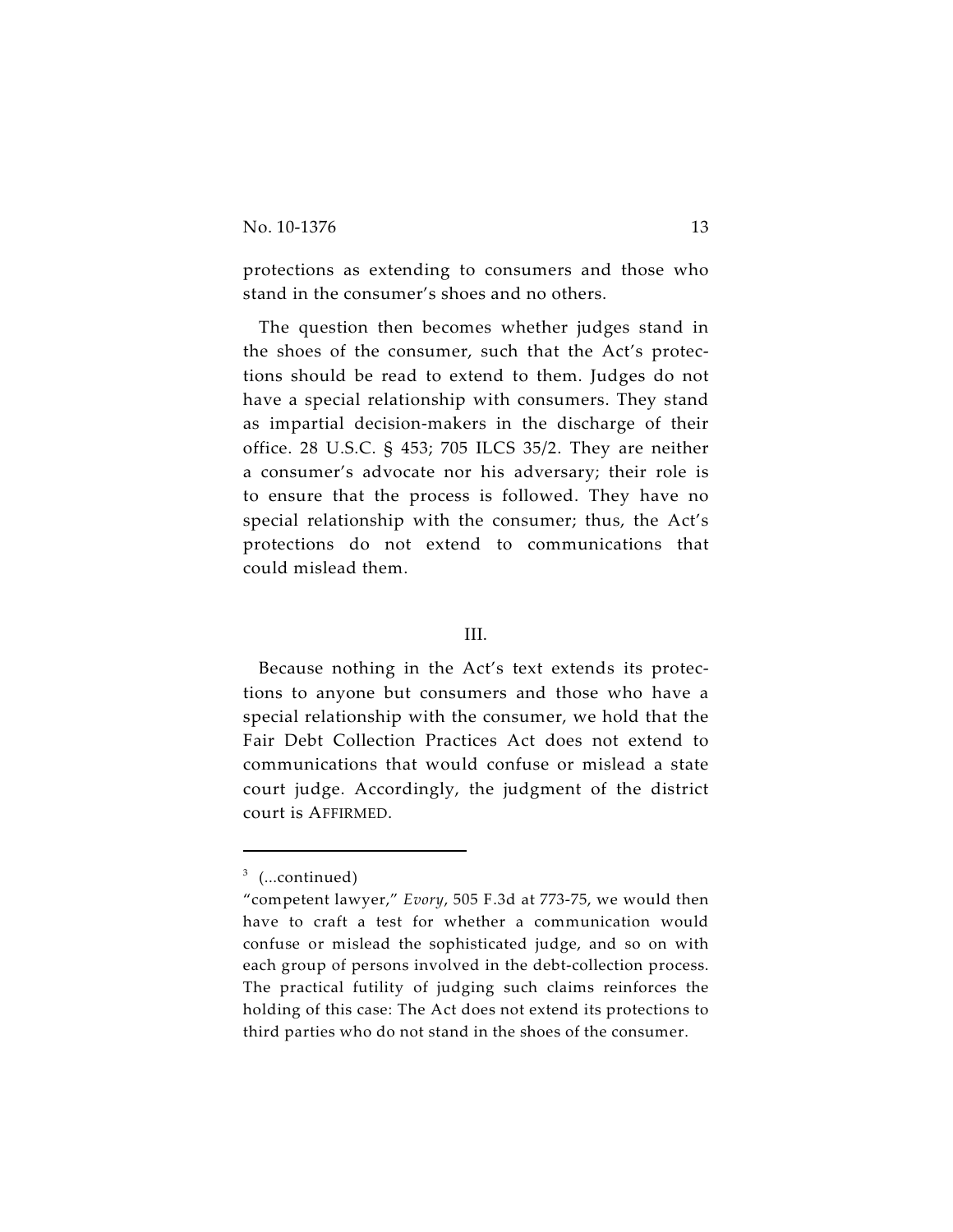TINDER, *Circuit Judge*, concurring in the result. I agree with my colleagues' ultimate conclusion that summary judgment was properly granted against plaintiffappellant O'Rourke and in favor of Palisdes. I write separately because I believe the holding of the majority opinion—that the "Fair Debt Collection Practices Act does not extend to communications that would confuse or mislead a state court judge," *ante* at 13—paints with a brush broader than necessary to resolve the issues presented here and in doing so potentially creates tension with the text of the Fair Debt Collection Practices Act (FDCPA or "the Act") and the case law of our sister circuits. If the question before us is "whether the Act covers filings that are meant to deceive a state court judge," *ante* at 6 n.1; *see also id.* at 6, 9, 13, I think the answer should be that even assuming it does, O'Rourke's claim fails.

As the majority explains, O'Rourke built his case on a document that was attached to the complaint in a collection suit filed against him in a Cook County, Illinois, court. O'Rourke argued in the district court below that the document was misleading under the Act both to him as a consumer and to the Cook County judge who would have decided his case if it had not been dismissed. In this court, he confines his argument to the deceptive effect the document could have had on the judge. I mention this narrowing strategy because, in my view, O'Rourke failed to produce evidence that the document was false, misleading or deceptive to either a consumer *or* a judge. I think we can avoid deciding the more difficult question of whether a false statement made to a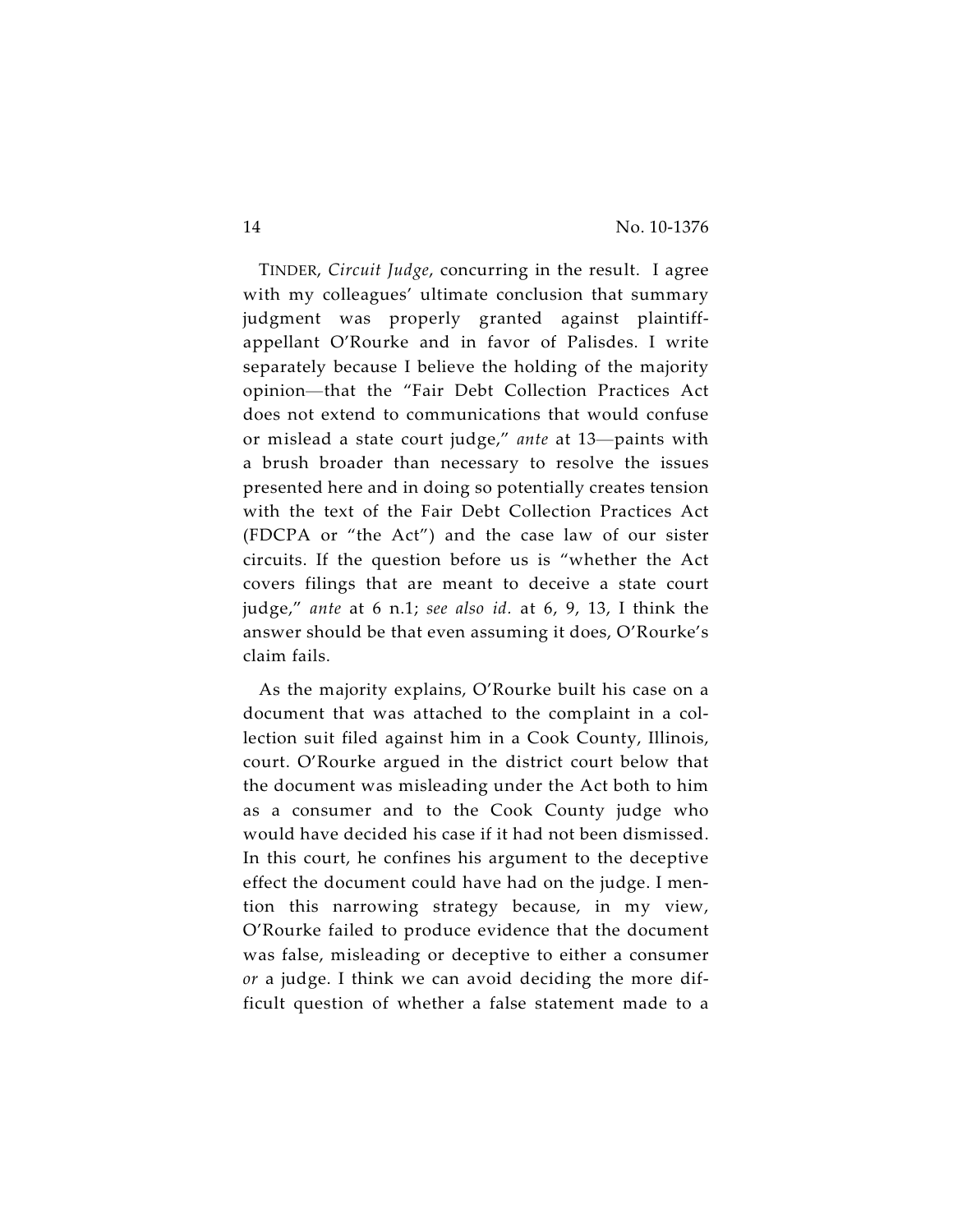judge is proscribed by the Act by affirming the district court's assessment that O'Rourke's claim lacks sufficient evidentiary support.

I.

O'Rourke weaves allegations that the document at issue was misleading and deceptive into a broader narrative that it was patently false. His conflation of claims is not analytically problematic; we have recognized the overlapping nature of FDCPA claims relating to the false, misleading, and deceptive nature of documents. In *Wahl v. Midland Credit Mgmt., Inc.*, 556 F.3d 643, 645-46 (7th Cir. 2009), we linked false to misleading, observing, "If a statement would not mislead the unsophisticated consumer, it does not violate the FDCPA—even if it is false in some technical sense." *See also Muha v. Encore Receivable Mgmt., Inc.*, 558 F.3d 623, 627 (7th Cir. 2009) (quoting *Wahl* for this proposition); *Hahn v. Triumph P'ships LLC*, 557 F.3d 755, 758 (7th Cir. 2009) (same); *cf. Evory v. RJM Acquisitions Funding, L.L.C.*, 505 F.3d 769, 775 (7th Cir. 2007) (holding that statements that mislead or deceive the "competent lawyer" may also violate the FDCPA). We have likewise noted that " '[m]isleading' is similar to 'deceptive,' except that it can be innocent; one intends to deceive, but one can mislead through inadvertence." *Evory*, 505 F.3d at 775. The upshot is that to demonstrate actionable falsity in a debt collection communication, an FDCPA plaintiff must also demonstrate that unsophisticated consumers would be misled or deceived by the statement at issue. *See Ruth v. Triumph*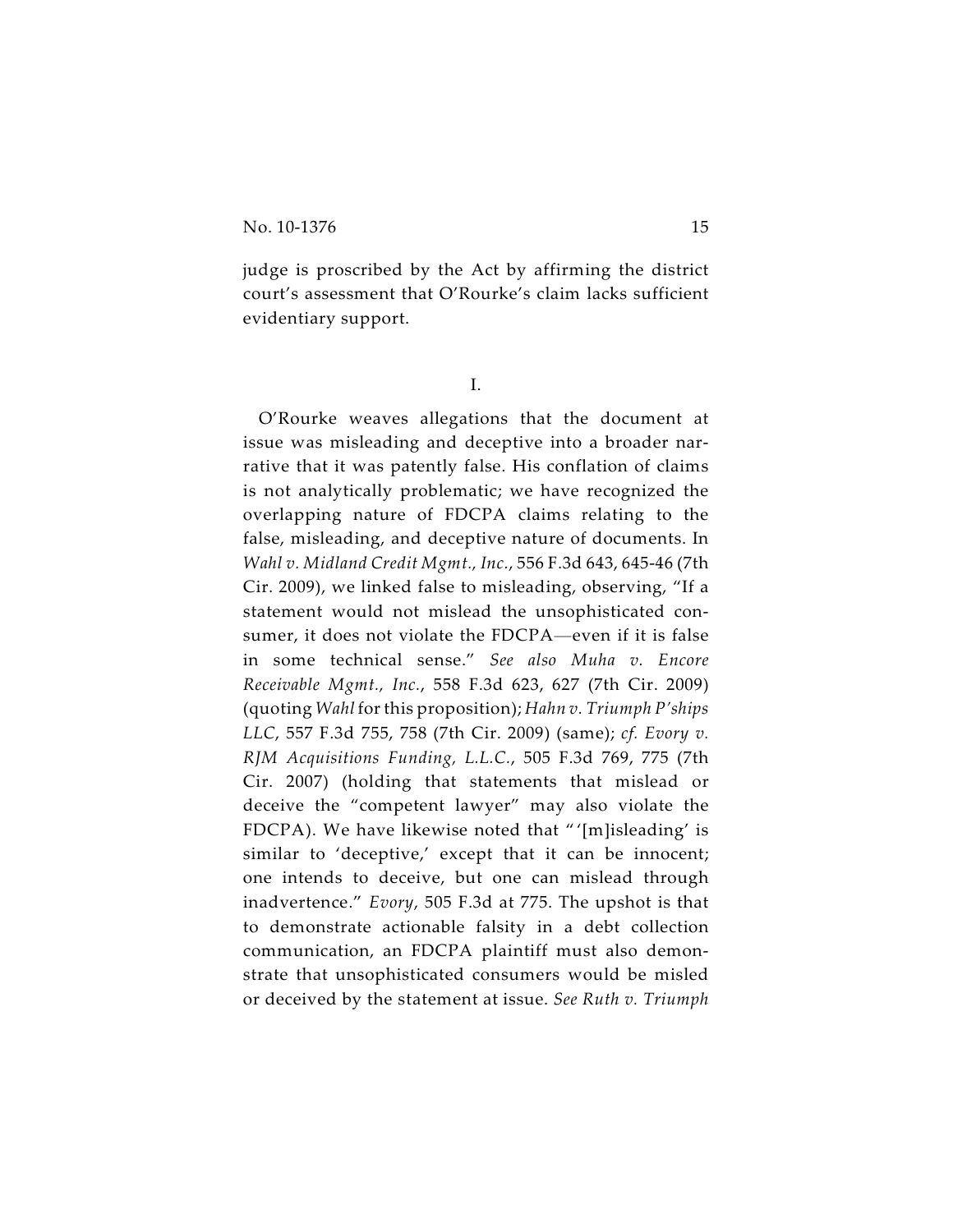*P'ships*, 577 F.3d 790, 800 (7th Cir. 2009) ("[Plaintiff] could not prevail in the district court simply by proving that statements in the notice were false. Whether they were false or not, she had to prove that an unsophisticated consumer would be deceived or misled by them."); *Durkin v. Equifax Check Servs., Inc.*, 406 F.3d 410, 414 (7th Cir. 2005) (explaining the "unsophisticated consumer" standard).

In some circumstances, we require FDCPA plaintiffs to produce extrinsic evidence to make this demonstration. As we explained in *Ruth*, plaintiffs who come forward with a document or statement that is clearly misleading or deceptive on its face are entitled to summary judgment on the basis of the document or statement alone. *See Ruth*, 577 F.3d at 801 (noting that there is no need for plaintiffs to "prove what is already clear"). But when the document or statement at issue is "not plainly misleading or deceptive but might possibly mislead or deceive the unsophisticated consumer," *id.* at 800, "plaintiffs may prevail only by producing extrinsic evidence, such as consumer surveys, to prove that unsophisticated consumers do in fact find the challenged statements misleading or deceptive," *id.*

O'Rourke has not produced anything showing that he or anyone else was misled, deceived, or otherwise duped by the document at issue. That would not pose an obstacle to his recovery if the document was on its face clearly misleading or deceptive. *See id.* at 801. But in my view the document is not. O'Rourke's theory is that the document is misleading because it appears as though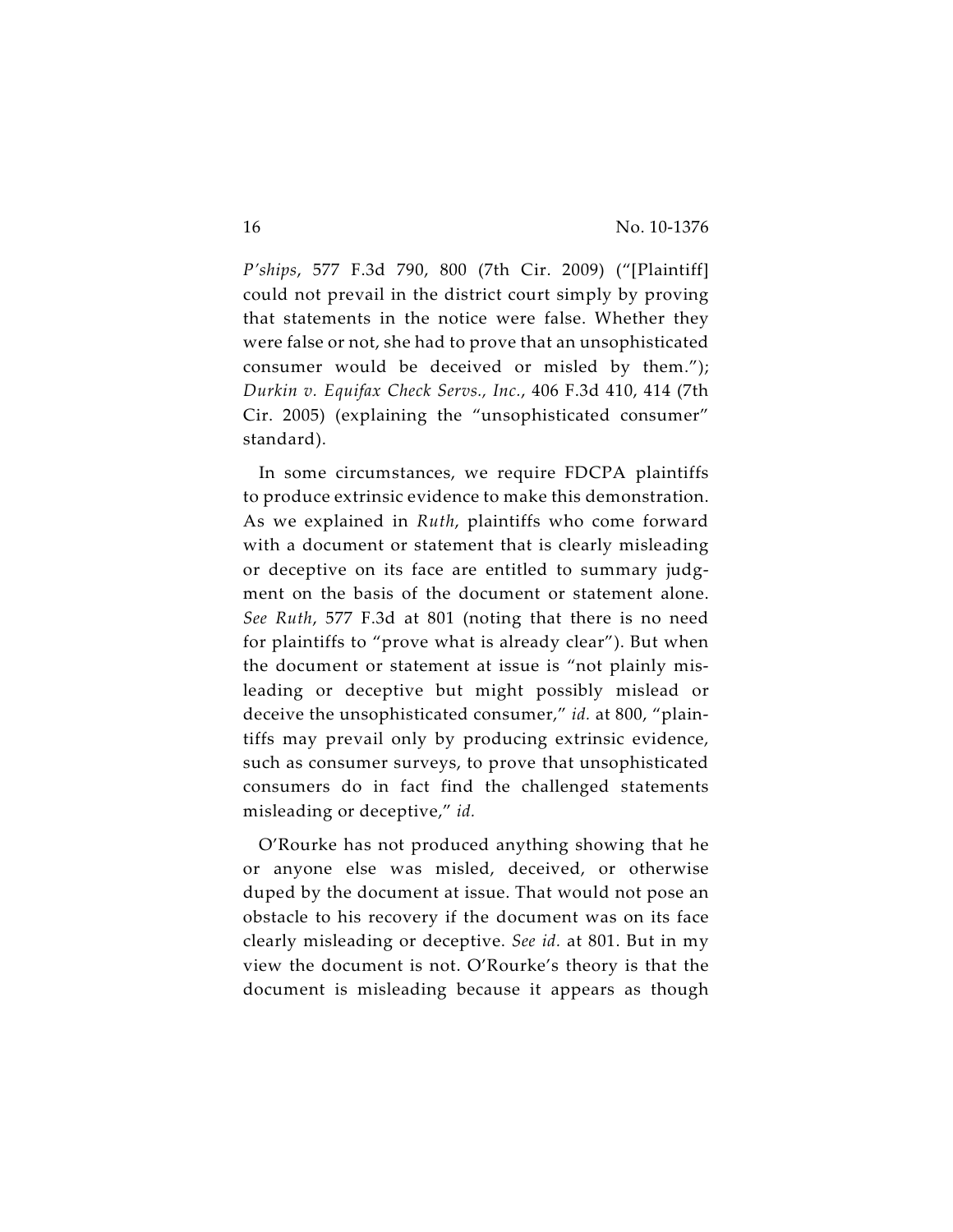it was sent to him, like a credit card statement, long before the suit against him was initiated, when in fact, it was not. O'Rourke points to the document's display of his address and a "Statement Closing Date" of July 5, 2007. The address and date might lead an unsophisticated consumer to believe that the document had been sent to him previously, but maybe not. "Statement Closing Date" is not the equivalent of "Statement Sent On," "Statement Prepared On," a post office cancellation mark, or a "sent" stamp. "Our past cases indicate that summary judgment may be avoided by showing that the letter, on its face, will 'confuse a substantial number of recipients.' " *Williams v. OSI Educ. Servs., Inc.*, 505 F.3d 675, 678 (7th Cir. 2007) (quoting *Taylor v. Cavalry Inv., L.L.C.*, 365 F.3d 572, 575 (7th Cir. 2004)). I do not doubt that it is possible that the document could lead someone to believe it was designed to appear as though it was sent to O'Rourke around July 5, 2007. But that is not the only reasonable conclusion one could reach on the face of the document, so more needed to be shown before summary judgment for O'Rourke would have been warranted. *See Ruth*, 577 F.3d at 801.

Given the document's potential to cause confusion, it cannot be considered so clearly compliant with the FDCPA on its face that summary judgment for Palisades can be granted on that basis alone. *See id.* at 800 (discussing cases in which we granted summary judgment for debt collectors because the challenged documents or statements "plainly, on their face, [were] not misleading or deceptive"); *see also Wahl*, 556 F.3d at 646; *Barnes v. Advanced Call Ctr. Techs., LLC*, 493 F.3d 838, 841 (7th Cir.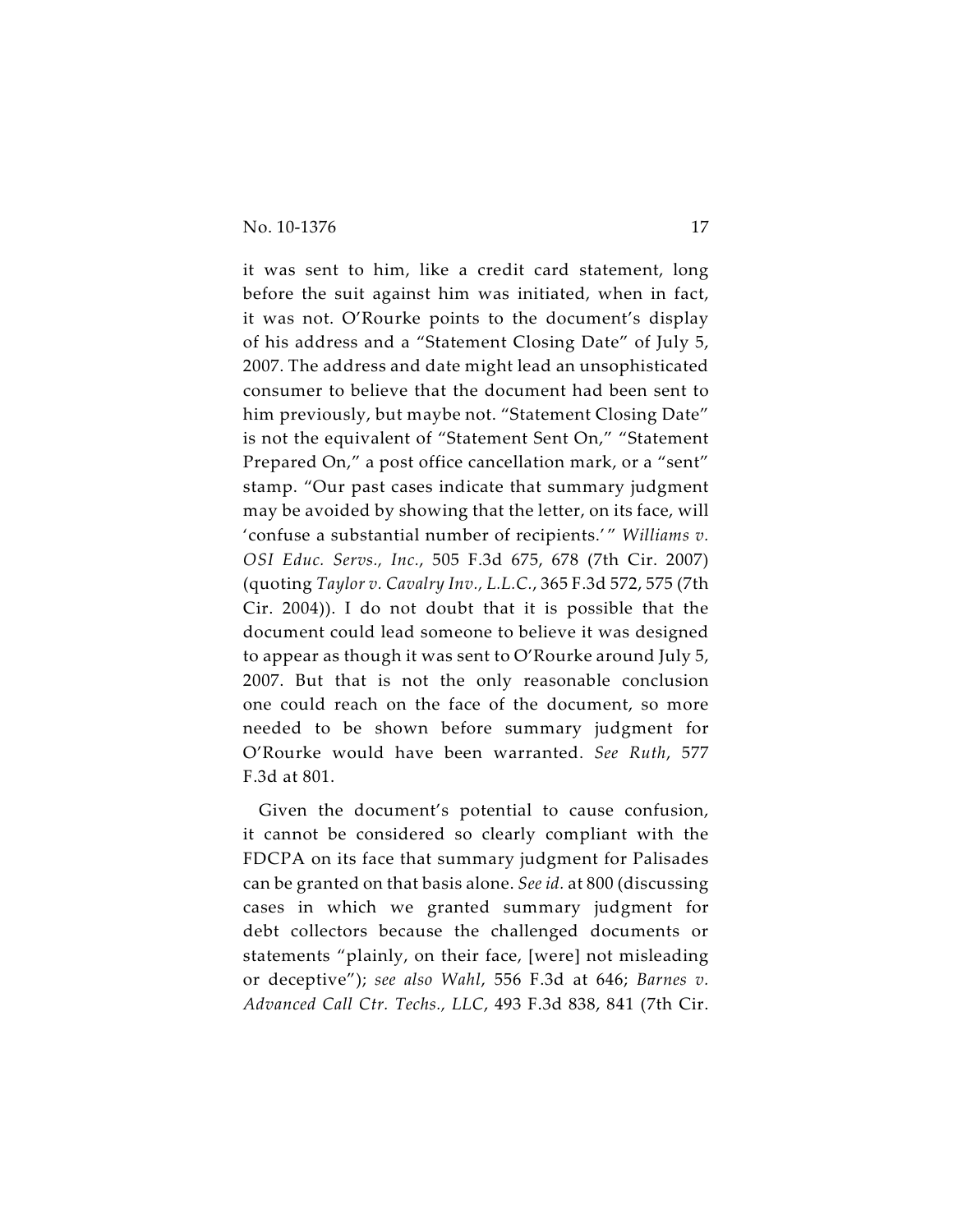2007). There is some traction to O'Rourke's claim that the document appears to have been sent to him in July 2007, and there may be even more traction to his contention that the document looks so much like a credit card statement that consumers might conclude that it was one. *Cf. Hartman v. Great Seneca Fin. Corp.*, 569 F.3d 606, 613 (6th Cir. 2009) (noting that a similar document attached to a state court complaint gave rise to a "genuine issue of material fact as to whether this document would mislead the least sophisticated consumer"). A grant of summary judgment for Palisades on the face of the document alone would thus be improper. *See Ruth*, 577 F.3d at 800.

I am left to conclude that the document at issue falls somewhere in the middle of these extremes: it is not so misleading on its face as to warrant immediate summary judgment for O'Rourke, but it is not so clear (and *not* misleading) on its face as to warrant immediate summary judgment for Palisades. I acknowledge that this document has a "potential for deception of the unsophisticated," *Evory*, 505 F.3d at 776, but because this court is not an "expert[ ] in the knowledge and understanding of unsophisticated consumers facing demands by debt collectors," *id.*, O'Rourke "may prevail only by producing extrinsic evidence . . . to prove that unsophisticated consumers do in fact find the challenged statements misleading or deceptive," *Ruth*, 577 F.3d at 800.

O'Rourke attempted to meet this burden by submitting a purported expert report from an attorney who had experience with debt collection suits in Cook County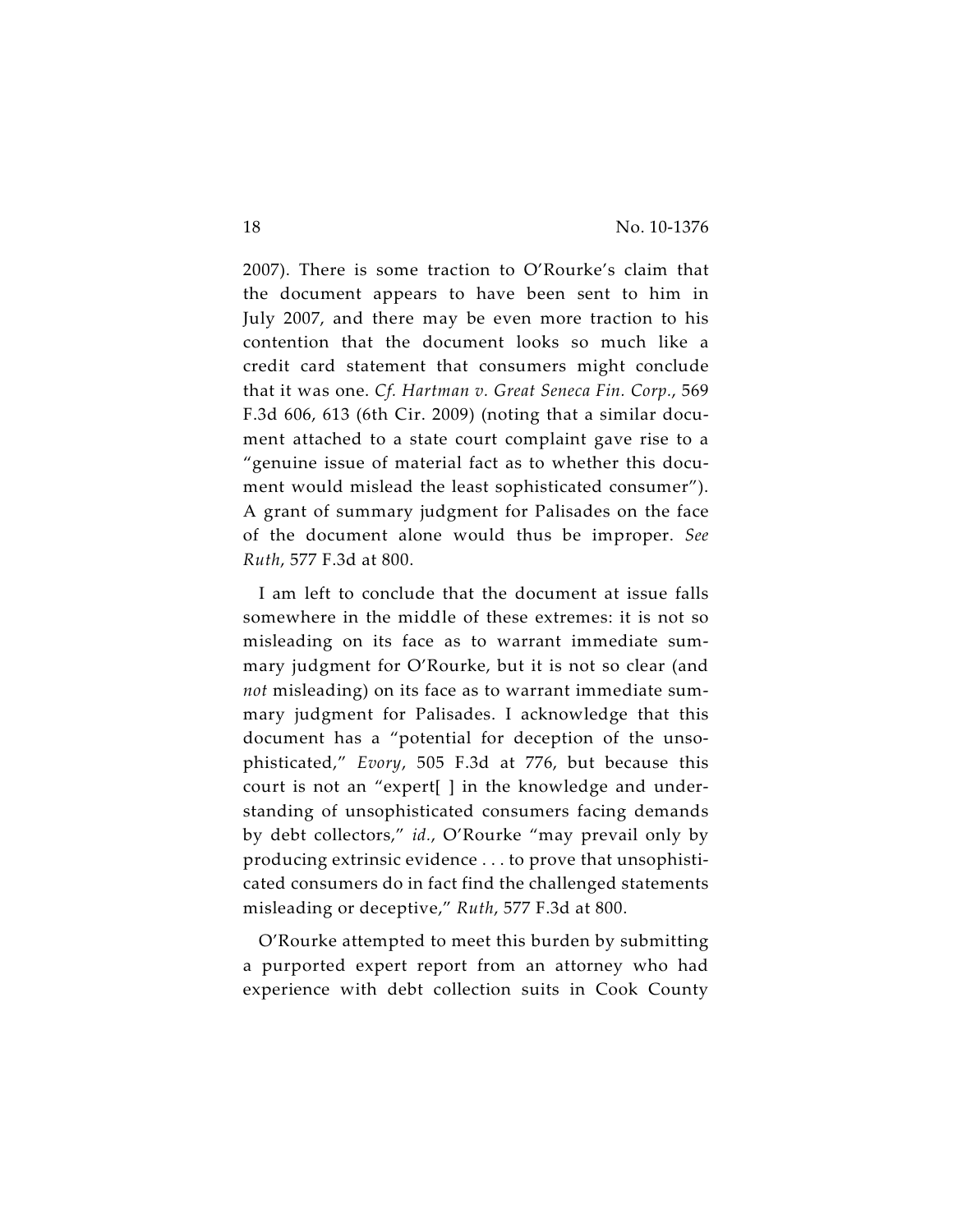Circuit Court. After reviewing fifty-eight cases brought by Palisades and thirty-seven collection cases brought by non-party debt collector Midland Funding, LLC, O'Rourke's proposed expert presented two opinions: "(1) In most cases brought by or on behalf of Debt Buyers, an *ex parte* default judgment results without a prove-up on damages. (2) Attaching a statement of account to the complaint creates the appearance that the document was sent to the debtor prior to the litigation which was not objected to giving rise to an Account Stated." The district court concluded that neither of the opinions was predicated on reliable methodology and excluded the report on that basis. *See Ammons v. Aramark Uniform Servs., Inc.*, 368 F.3d 809, 816 (7th Cir. 2004) ("In determining whether evidence is reliable, the district judge must determine whether . . . the methodology underlying the expert's conclusions is reliable." (quotation omitted)). This was plainly not an abuse of discretion, *see Myers v. Ill. Cent. R.R.,* 629 F.3d 639, 641 (7th Cir. 2010) ("[W]e review for an abuse of discretion the district court's decision to exclude the expert testimony."), for the proposed expert did not employ any sort of accepted evaluative framework, such as statistics, a control group, or even a true random sample.

O'Rourke did not bring any other evidence to the table. He therefore was unable to create a genuine issue of material fact for trial. *See Williams*, 505 F.3d at 678. He tried to get around his failure of proof by arguing that the document was primarily directed at the court. Therefore, he contended, "a survey of unsophisticated consumers makes no sense." Appellant's Br. 20, 28-29.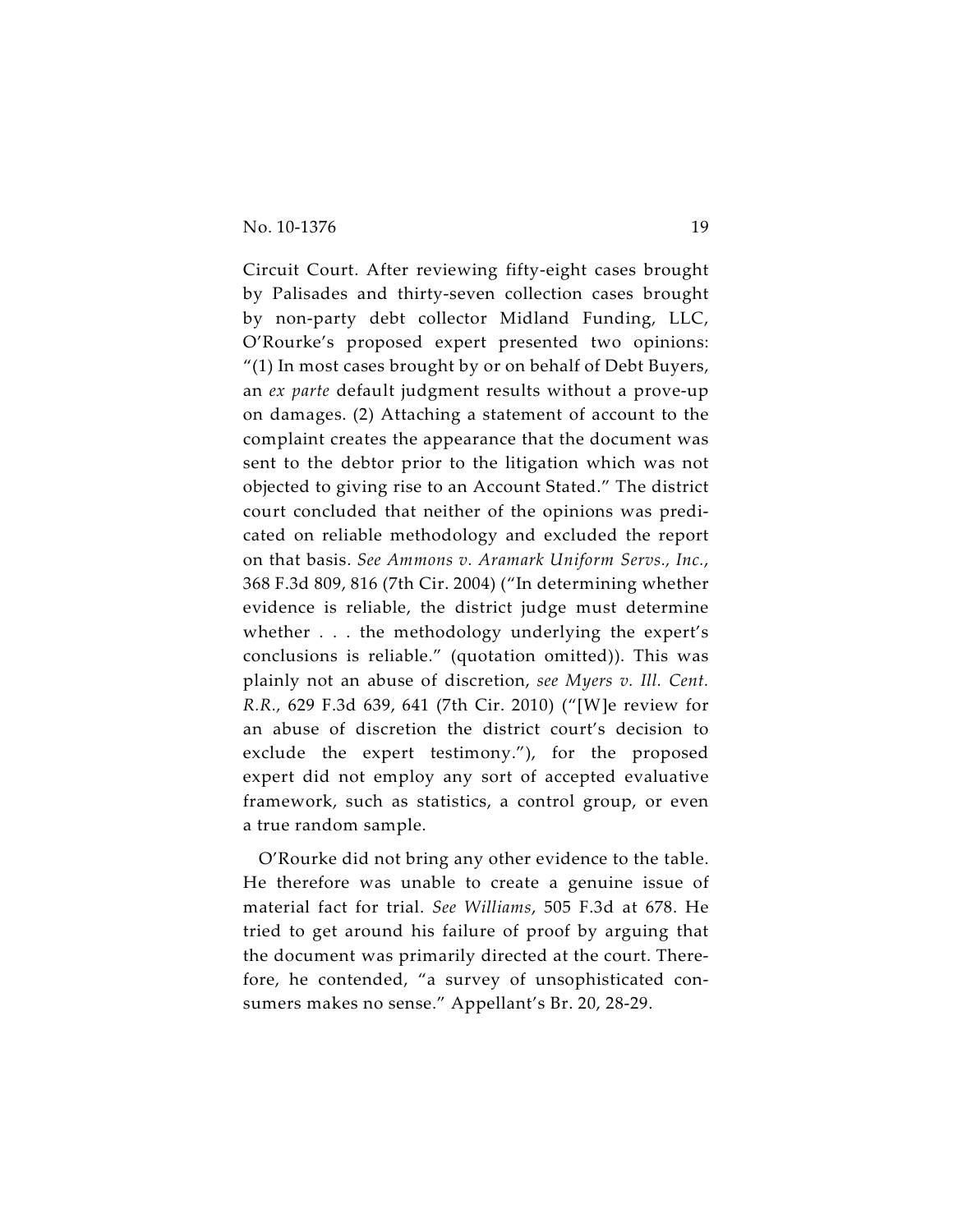It is true that we have applied a different standard—that of the "competent lawyer"—when assessing FDCPA claims brought in response to statements made to lawyers rather than consumers. *See Evory*, 505 F.3d at 775. We have not identified a standard for judges, though we have hinted that if one exists it would likewise be higher than that applied to the unsophisticated consumer. *See Beler v. Blatt, Hasenmiller, Leibsker & Moore, LLC*, 480 F.3d 470, 473 (7th Cir. 2007) ("Whatever shorthand appeared in the complaint—the payments system through which credit-card slips flow is complex, and even many lawyers don't grasp all of its details—was harmless rather than an effort to lead anyone astray. It was the judge, not [the debtor], who had to be able to determine to whom the debt was owed . . . ."); *see also Evory*, 505 F.3d at 775 ("A sophisticated person is less likely to be either deceived or misled than an unsophisticated one."). If the FDCPA indeed supports O'Rourke's theory of judicial deception, we would seem to be confronted with the crucial question of which standard, unsophisticated consumer, competent lawyer, or something else, should apply.

The events here do not require us to even begin down that rabbit hole, however. $^1$  It would be unreasonable to

 $1$  The majority cautions that consideration of whether materials submitted to judges are violative of the FDCPA could require the crafting of a "judge test," and perhaps others, *see ante* at 12 & n.3, leading a parade of horribles down the road to "practical futility," *id.* at 12 n.3. At least with respect to judges, I respect- (continued...)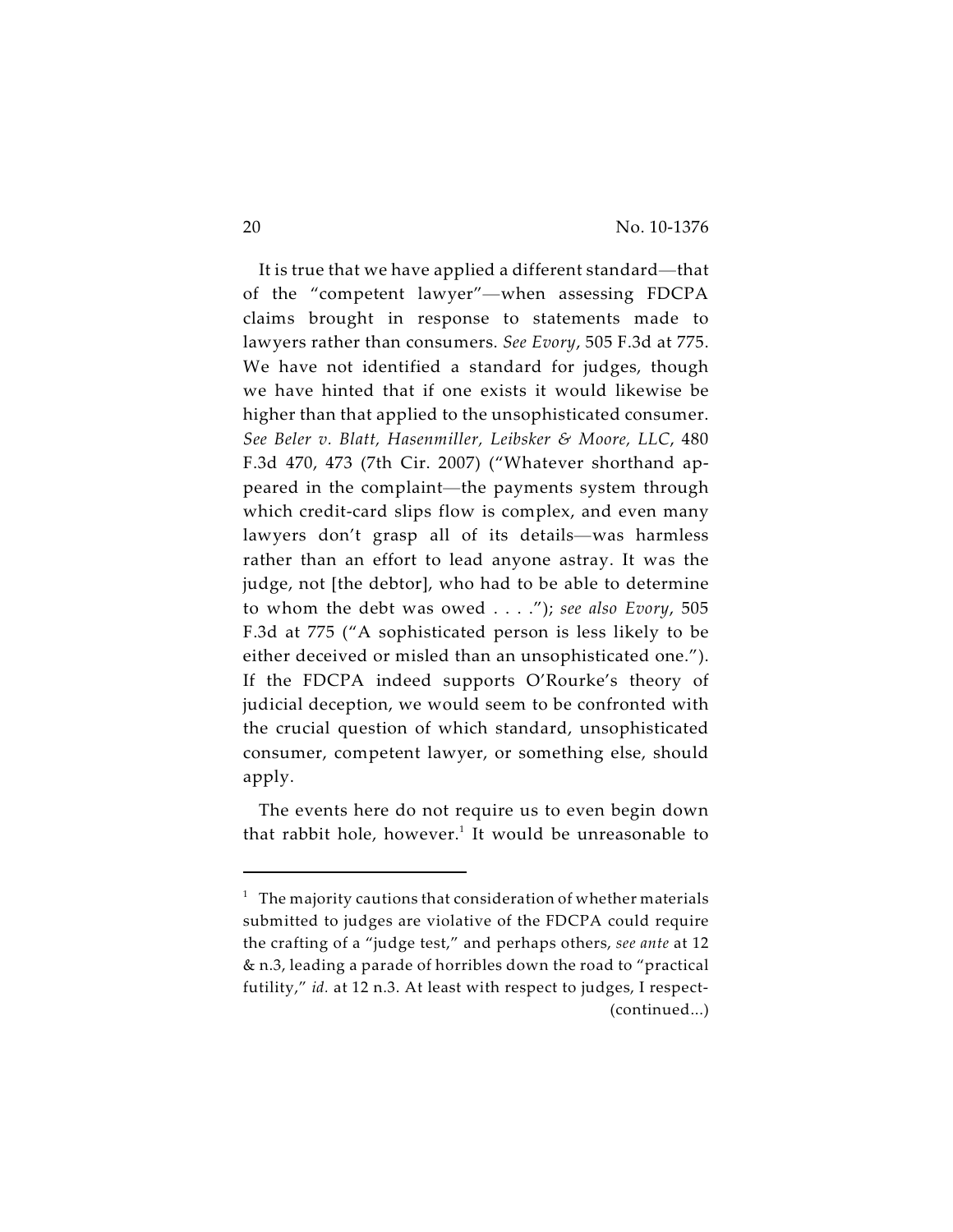hold judges, like competent lawyers, to a standard lower than that to which we hold the "uninformed, naive, or trusting," *Gammon v. GC Servs. Ltd. P'ship*, 27 F.3d 1254, 1257 (7th Cir. 1994), unsophisticated consumer who occupies the "lowest quartile . . . of consumer competence," *Evory*, 505 F.3d at 774. The way I see it, then, the unsophisticated consumer standard effectively serves as a floor beneath which our analysis will in any event have no cause to descend. And that is what dooms O'Rourke here, for he has not produced evidence showing that even an unsophisticated consumer would be misled or deceived by the statement. If he cannot make that minimal showing, he is necessarily unable to demonstrate that individuals held to a higher standard of competence would be misled or deceived. The lack of evidentiary proof stymies O'Rourke no matter how the document's audience—and the standard to which it is held is characterized. So even though there is a case to be made that the statement equally targeted the court and O'Rourke, *see Donohue v. Quick Collect, Inc.*, 592 F.3d 1027, 1032 (9th Cir. 2010) (holding that a consumer was the audience of a complaint that was served on him); *see also* 735 Ill. Comp. Stat. 5/2-201, 5/2-203 (requiring service of state court complaint and summons on defendants); Appellee's Br. 3 ("[T]he purpose of the statement was to provide information to a debtor served with a col-

 $1$  (...continued)

fully disagree. Federal courts are well-suited to determine whether statements submitted to judges in collection cases are likely to mislead or deceive them.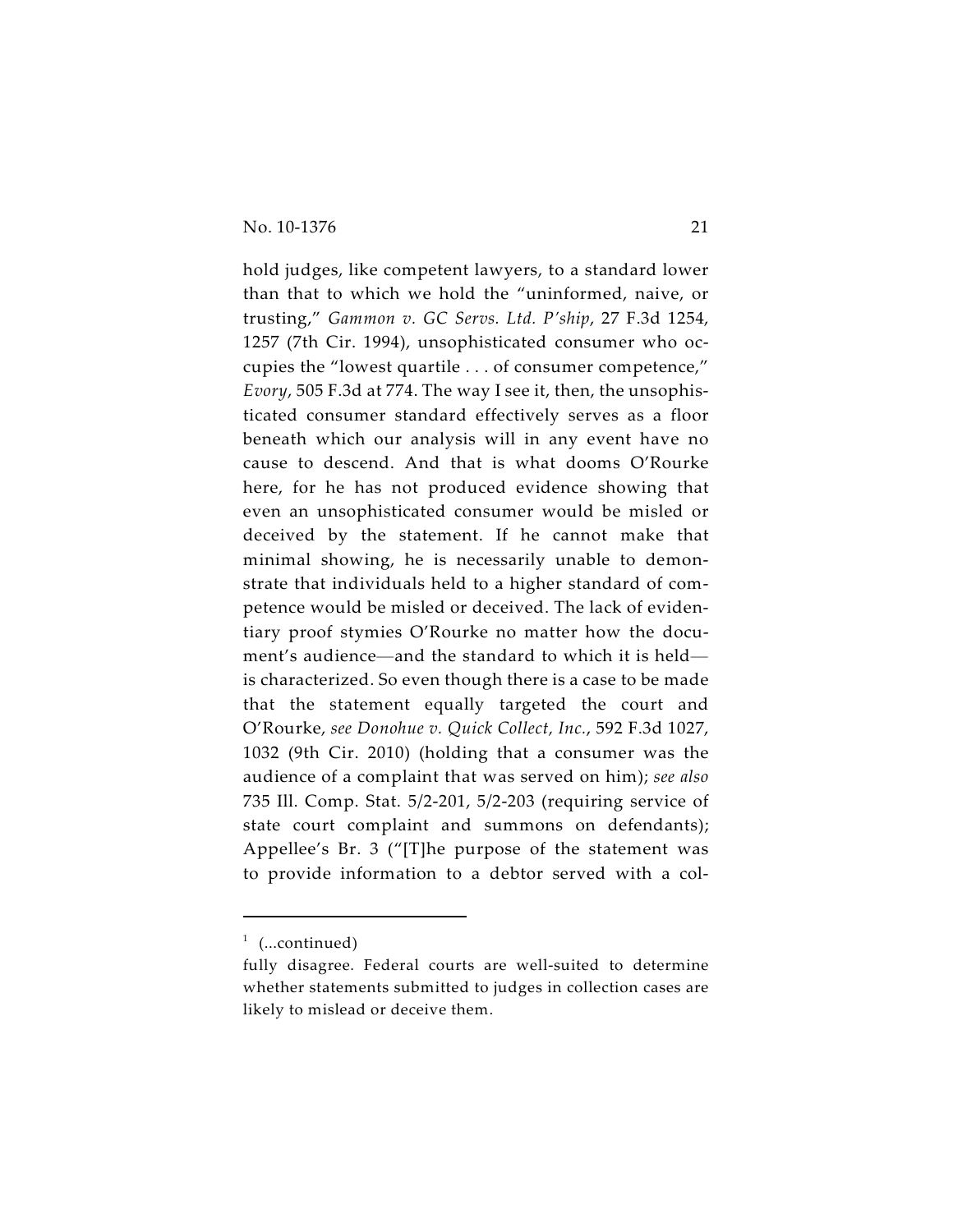lection complaint."), O'Rourke's retreat from that argument in this forum is of no matter.

II.

As the preceding section demonstrates, this case can be resolved without expanding our extensive FDCPA precedent. I respectfully submit that the categorical exclusion of documents provided to state court judges from the purview of the FDCPA goes beyond what is necessary to find that summary judgment was properly granted here.

My colleagues correctly emphasize that the purpose of the FDCPA is to protect consumers. *See ante* at 7-9. I am not convinced, though, that the Act necessarily should be read to exclude misleading documents submitted to a court from its proscriptions.

By its terms, the FDCPA aims "to eliminate abusive debt collection practices by debt collectors, to insure that those debt collectors who refrain from using abusive debt collection practices are not competitively disadvantaged, and to promote consistent State action to protect consumers against debt collection abuses." 15 U.S.C. § 1692(e). This language is quite expansive; the Sixth Circuit has characterized the Act as "extraordinarily broad." *Hartman*, 569 F.3d at 611 (quoting *Barany-Snyder v. Weiner*, 539 F.3d 327, 332-33 (6th Cir. 2008)). The provision under which O'Rourke proceeds, 15 U.S.C. § 1692e, is similarly unbounded in its proscription of false or misleading representations: "A debt collector may not use any false, deceptive, or misleading representation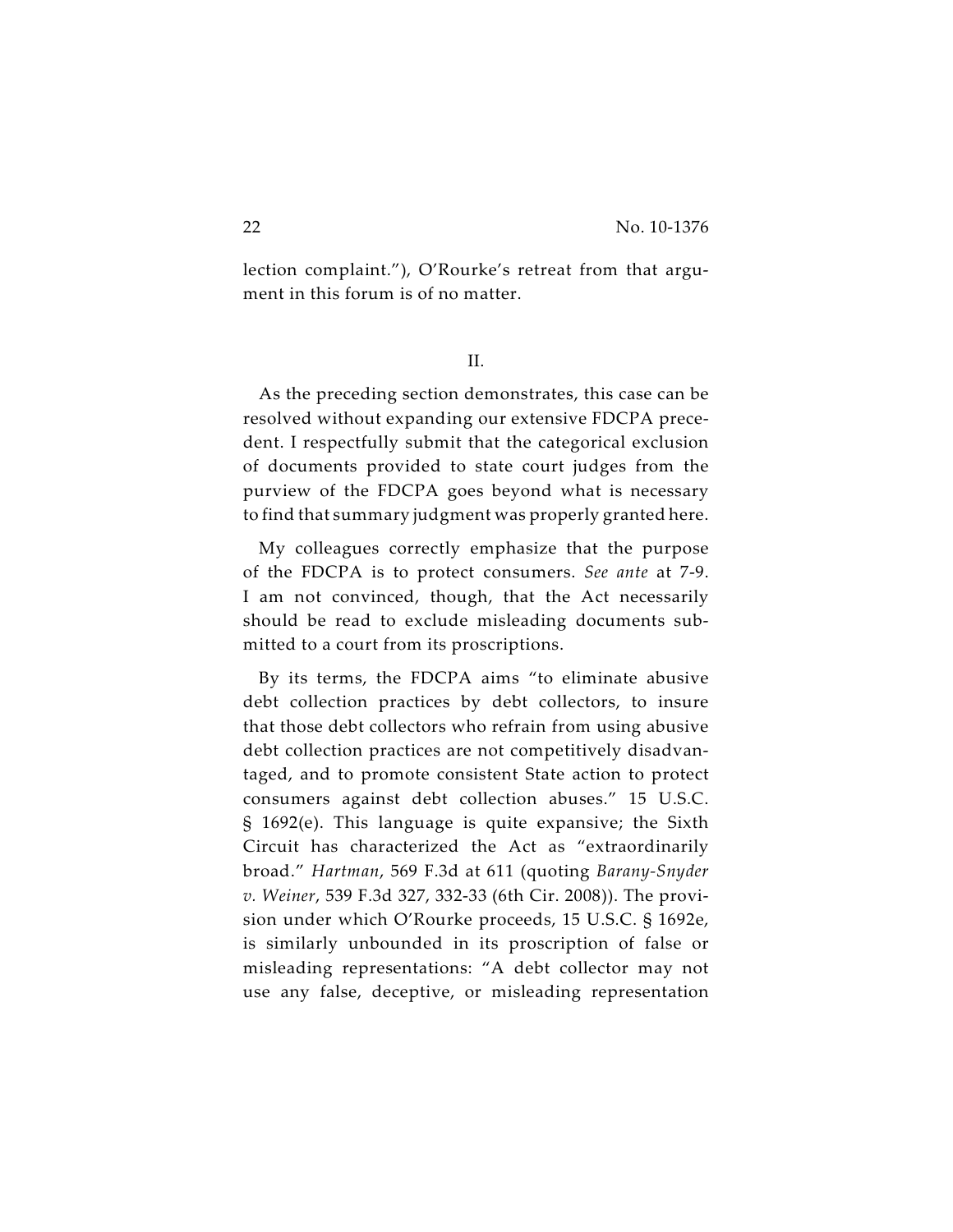or means in connection with the collection of any debt." In my view, the use of the judicial process is unquestionably a means by which debts are collected, and I struggle to find in the language of the statute any reason why statements or representations made during the use of the judicial process should be categorically excluded from its ambit. Indeed, we recognized in *Evory* that §§ 1692d-1692f "do not designate any class of persons, such as lawyers, who can be abused, misled, etc., by debt collectors with impunity." *Evory*, 505 F.3d at 773. Holding that state court judges are necessarily outside the scope of the FDCPA would seem to create such a "class of persons."

While we deferred for another day the "decision whether § 1692e covers the process of litigation" in *Beler*, 480 F.3d at 473, in two earlier cases, *Gearing v. Check Brokerage Corp.*, 233 F.3d 469 (7th Cir. 2000), and *Veach v. Sheeks*, 316 F.3d 690 (7th Cir. 2003), we treated the allegations of a state court pleading (a civil complaint, and, in *Veach*, an attachment to it) as being within the ambit of the FDCPA without any hesitation. Indeed, in *Gearing* we concluded that a debt collector who falsely averred in a state court complaint that it was subrogated to another party "gave a false impression as to the legal status it enjoyed," and held that the false representation was violative of 15 U.S.C. § 1692e(2) and (10), the very subparts of § 1692e that O'Rourke alleges are implicated here. *Gearing*, 233 F.3d at 472. Similarly, in *Veach*, we used the unsophisticated consumer standard to conclude that a debt collector violated 15 U.S.C. § 1692e when it stated in a small claims court complaint and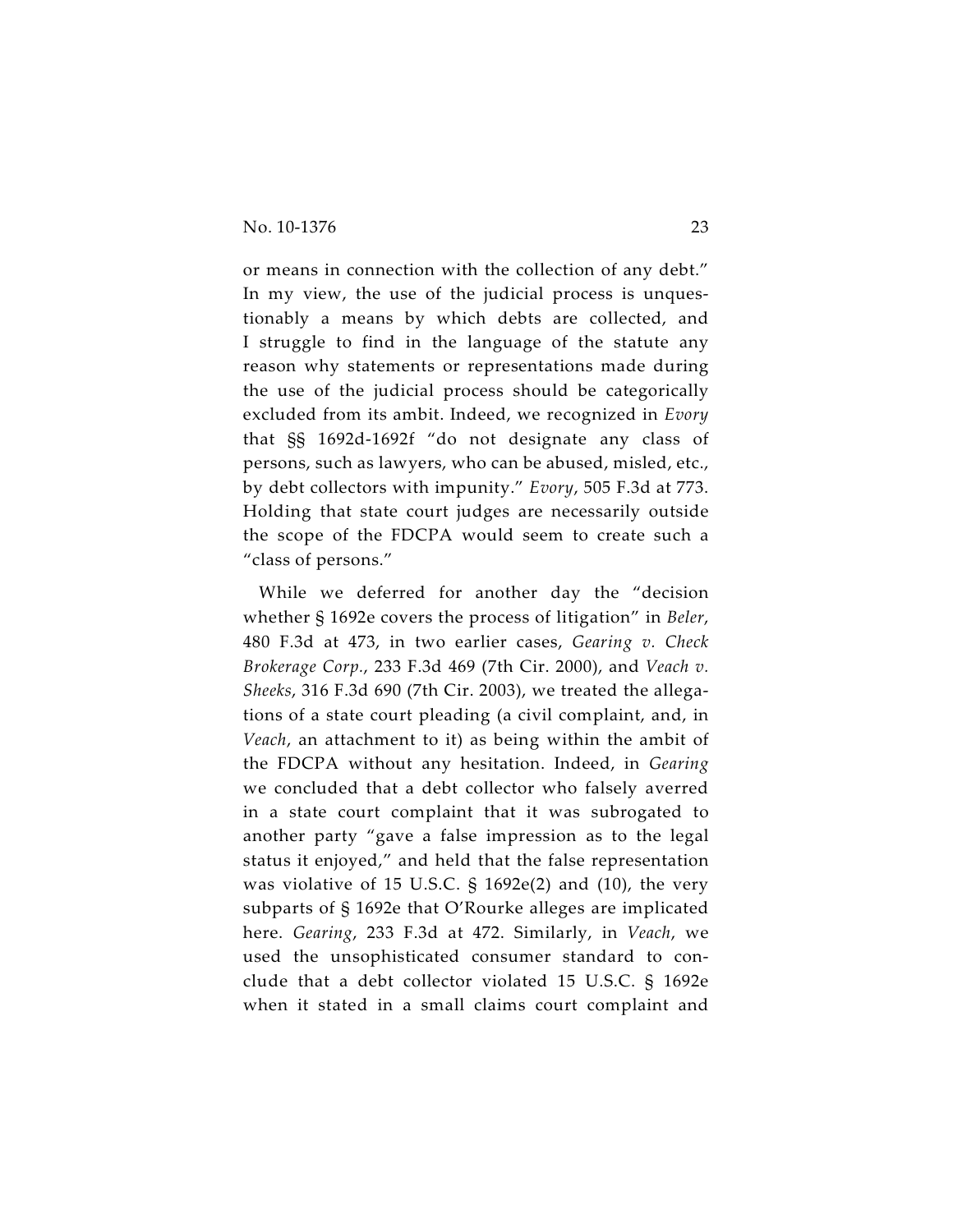attached documentation that a debtor owed a sum that included yet-unawarded treble damages, court costs, and attorneys' fees. *See Veach*, 316 F.3d at 692-93.

Of course, it does not appear that the parties in *Gearing* or *Veach* disputed the applicability of the Act to the allegations in documents filed in state court, so I don't contend that the majority opinion in our case is in direct conflict with these decisions; they will simply remain as anomalous results. *See Hughes v. United Air Lines, Inc.*, \_\_\_ F.3d \_\_\_, No. 10-1129, 2011 WL 383046, at \*3 (7th Cir. Feb. 8, 2011). And the majority appropriately distinguishes *Evory*, in which we held that statements debt collectors make to consumers' attorneys are actionable under the FDCPA, *see Evory*, 505 F.3d at 774-75: it notes that attorneys effectively "stand in the consumer's shoes," *ante* at 11. It is true that judges do not stand in consumers' shoes, but aren't state courts a medium through which debt collection information is conveyed to consumers? *See* 15 U.S.C. § 1692a(2). Again, recall that O'Rourke received the document at issue only after it was provided to the court. And it came to him as a part of the packet of materials associated with a lawsuit that could result in a judgment against him.

I respectfully suggest that the language of the Act may be expansive enough to prohibit misleading submissions to a court, that is, to a court which can impose liability on the debtor. *Cf. Wright v. Fin. Serv. of Norwalk, Inc.*, 22 F.3d 647, 649 (6th Cir. 1994) (en banc) ("Unlike other sections of the act where relief is limited to 'consumers,' under § 1692e a debt collection practice need not offend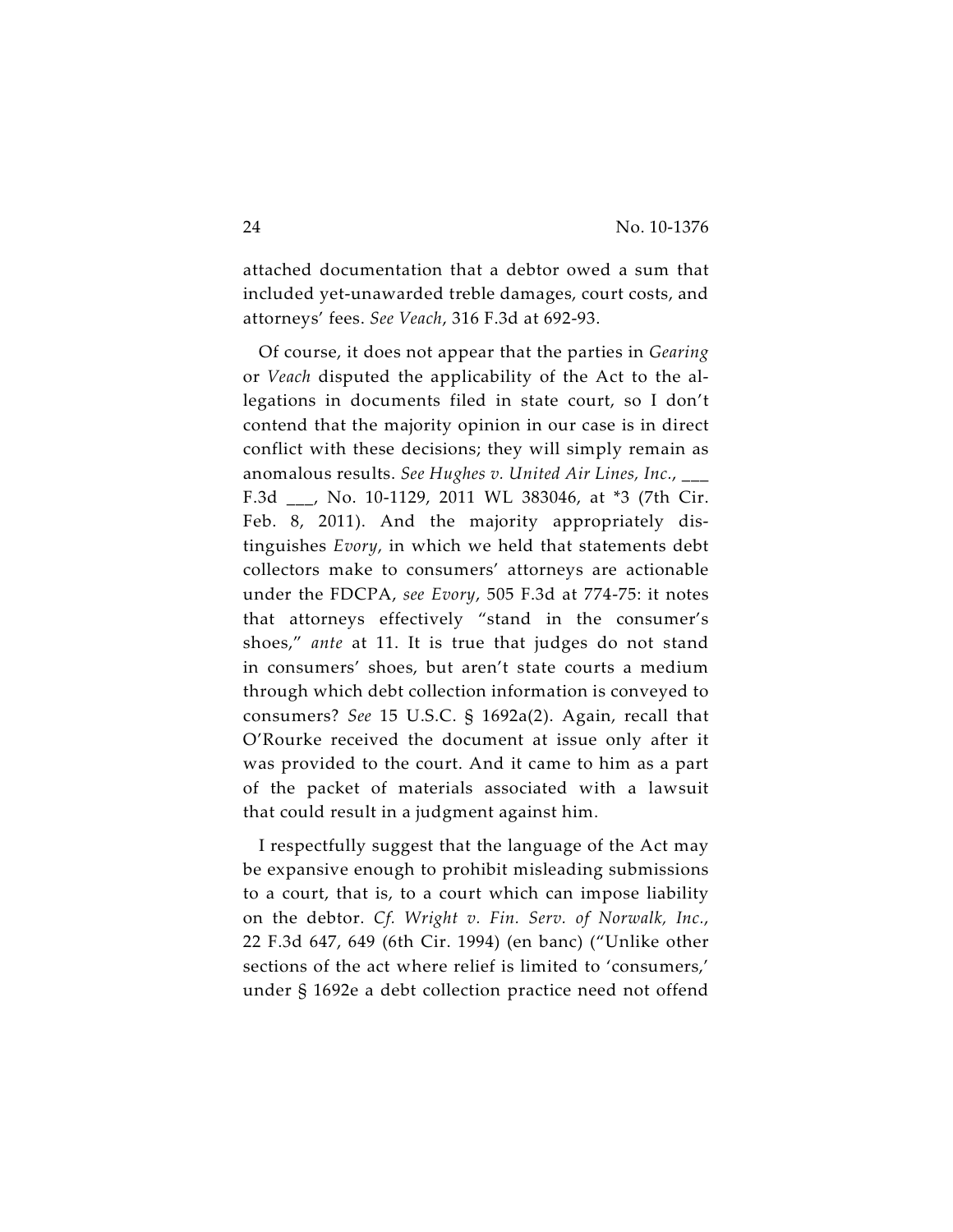the alleged debtor before there is a violation of the provision."). *Contra ante* at 11-12 ("[T]he Act is limited to protecting consumers and those who have a special relationship with the consumer—such that the Act is still protecting the consumer—from statements that would mislead these consumers."). A judge can play an extremely consequential role in the debt collection process.<sup>2</sup> This supports the notion that an effort to induce a judge to enter a judgment based on a false, misleading, or deceptive document ought to be considered an abusive practice under the Act.

Applying 15 U.S.C. § 1692e in this way should not "stretch" it "beyond its text and purpose." *Ante* at 9. While we recently emphasized in *Tinsley v. Integrity Fin. Partners, Inc.*, \_\_\_ F.3d \_\_\_, No. 10-2045, 2011 WL 477486 (7th Cir. Feb. 11, 2011), the conceptual, definitional, and practical importance of distinguishing "consumers"

This is not to say I contend, as the majority suggests, *ante* at 10, <sup>2</sup> that the extent of an individual's role in the debt collection process should be used to determine whether the FDCPA's scope is wide enough to encompass statements directed primarily at that individual. My point is that courts, unlike third parties who have contracts with debt collectors that are unrelated to the debt collection process, *see Volden v. Innovative Fin. Sys., Inc.*, 440 F.3d 947, 950, 954 (8th Cir. 2006), are unquestionably "connect[ed]" to debt collectors' collection efforts, 15 U.S.C. § 1692e. That such a statement is made to a court holding the power to enter a judgment adverse to the consumer also bears on whether such a statement would be material. *See Hahn,* 557 F.3d at 757-58.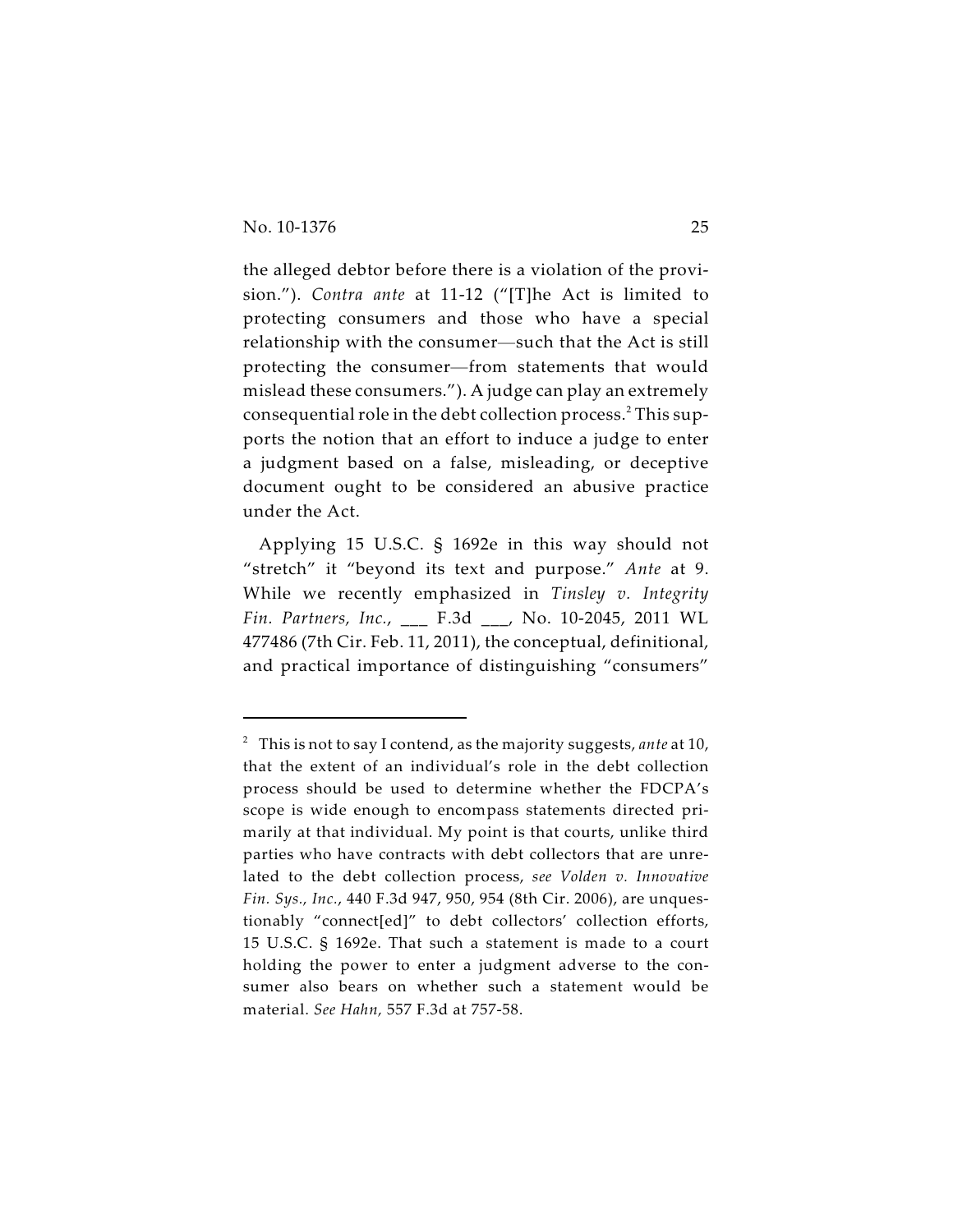from "attorneys" and other third parties, we did so in the context of 15 U.S.C. § 1692c, which regulates debt collectors' communications with "consumers," period. Section 1692e is not so limited. Indeed, the Sixth Circuit has noted, en banc, that § 1692c "appears to be the most restrictive of the FDCPA's provisions. The other provisions [including § 1692e, the provision at issue here], are not limited to 'consumers' and thus are broader than § 1692c." *Wright*, 22 F.3d at 649 n.1. Courts and judges need not be equated with "consumers" to be encompassed within the language of § 1692e, which generally prohibits debt collectors from using "any false, deceptive, or misleading representation[s] or means in connection with the collection of any debt."

Restricting our understanding of the FDCPA to exclude communications to judges also has the potential to put us at loggerheads with some of our sister circuits. In a case involving a questionable statement virtually identical to the one at issue here, *see Hartman*, 569 F.3d at 610, 612, the Sixth Circuit reversed a district court's grant of summary judgment in favor of the defendants, concluding that the plaintiffs had raised a genuine issue of material fact as to whether the statement was misleading or deceptive to the least sophisticated consumer. *Id.* at 613. The Ninth Circuit, which does not go as far as we do in recognizing an FDCPA cause of action for statements sent to lawyers, *see Guerrero v. RJM Acquisitions, LLC*, 499 F.3d 926, 935-36 (9th Cir. 2007), nonetheless expressly has held that "a complaint served directly on a consumer to facilitate debt-collection efforts is a communication subject to the requirements of